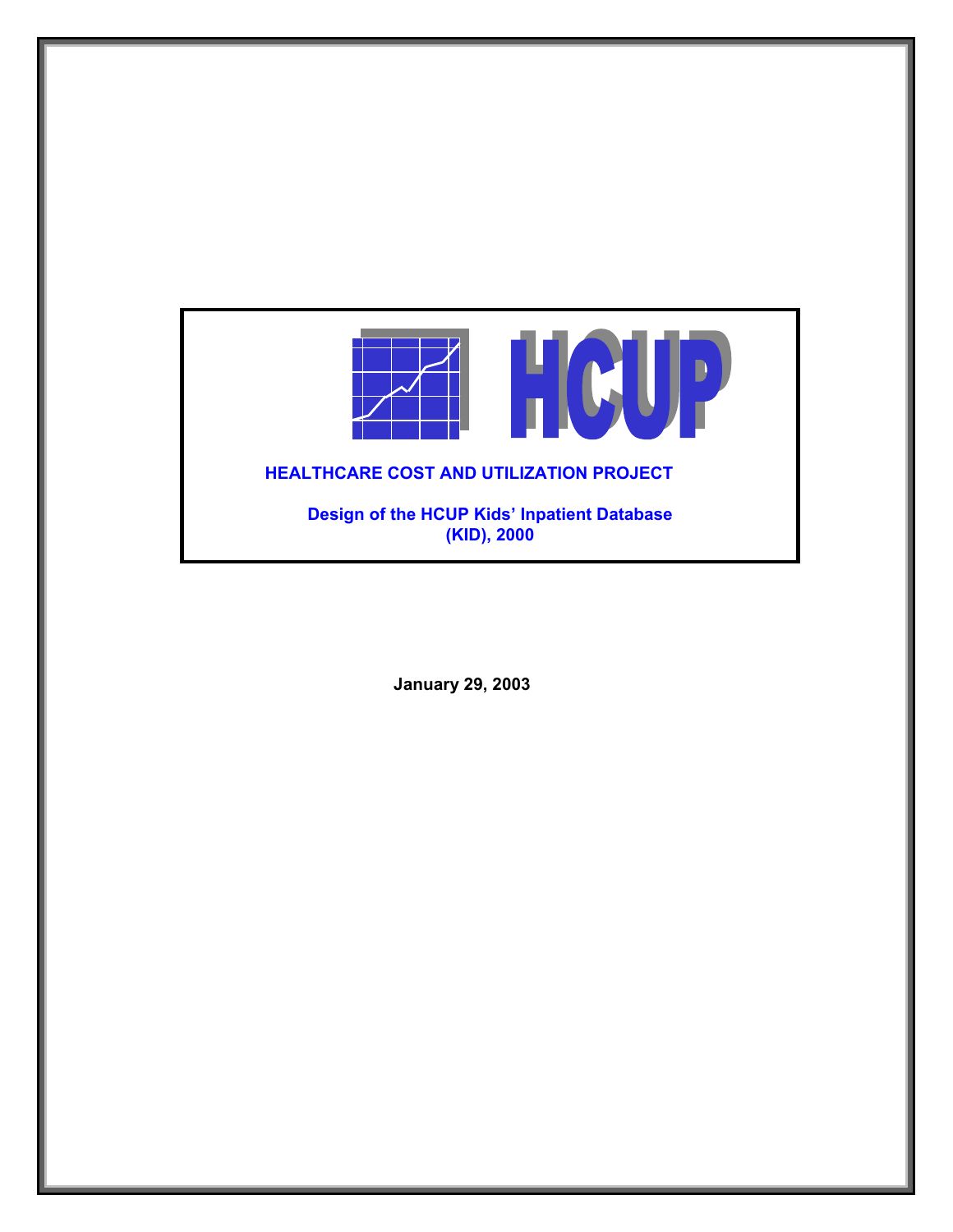# **TABLE OF CONTENTS**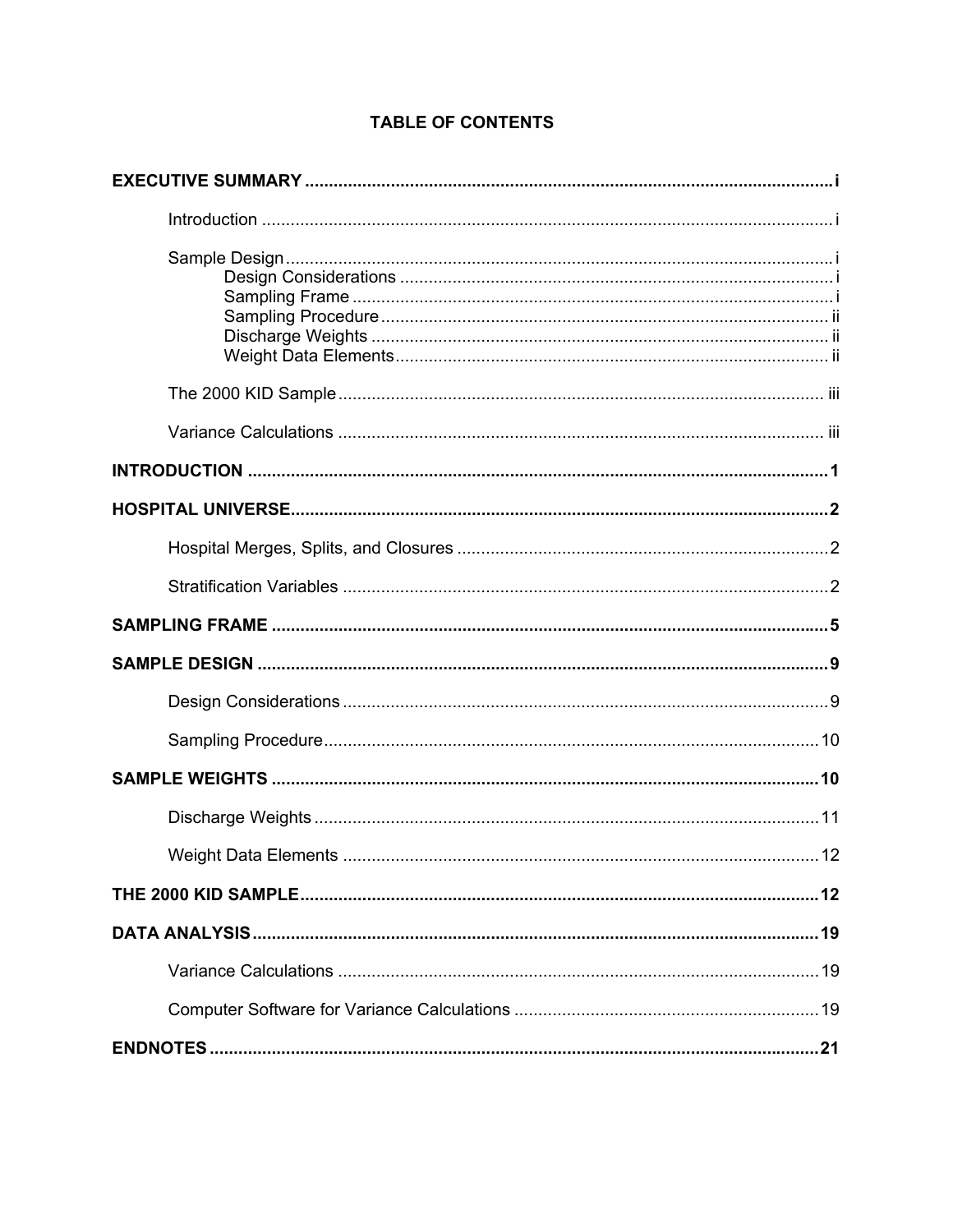# **INDEX OF TABLES**

| Table 6. Numbers of Hospitals and Discharges in AHA Universe, HCUP SID and KID, by    |  |
|---------------------------------------------------------------------------------------|--|
| Table 7. Number of Hospitals and Discharges in AHA Universe, HCUP SID and KID, by     |  |
| Table 8. Percentage of U.S. Population in 2000 KID States, by Region  14              |  |
| Table 9. Number of Hospitals and Discharges in AHA Universe, SID, and KID, by State,  |  |
| Table 10. Texas Hospitals Included and Excluded from Sampling Frame by Bed Size       |  |
| Table 11. Texas Hospitals and Discharges Included and Excluded from Sampling Frame By |  |
|                                                                                       |  |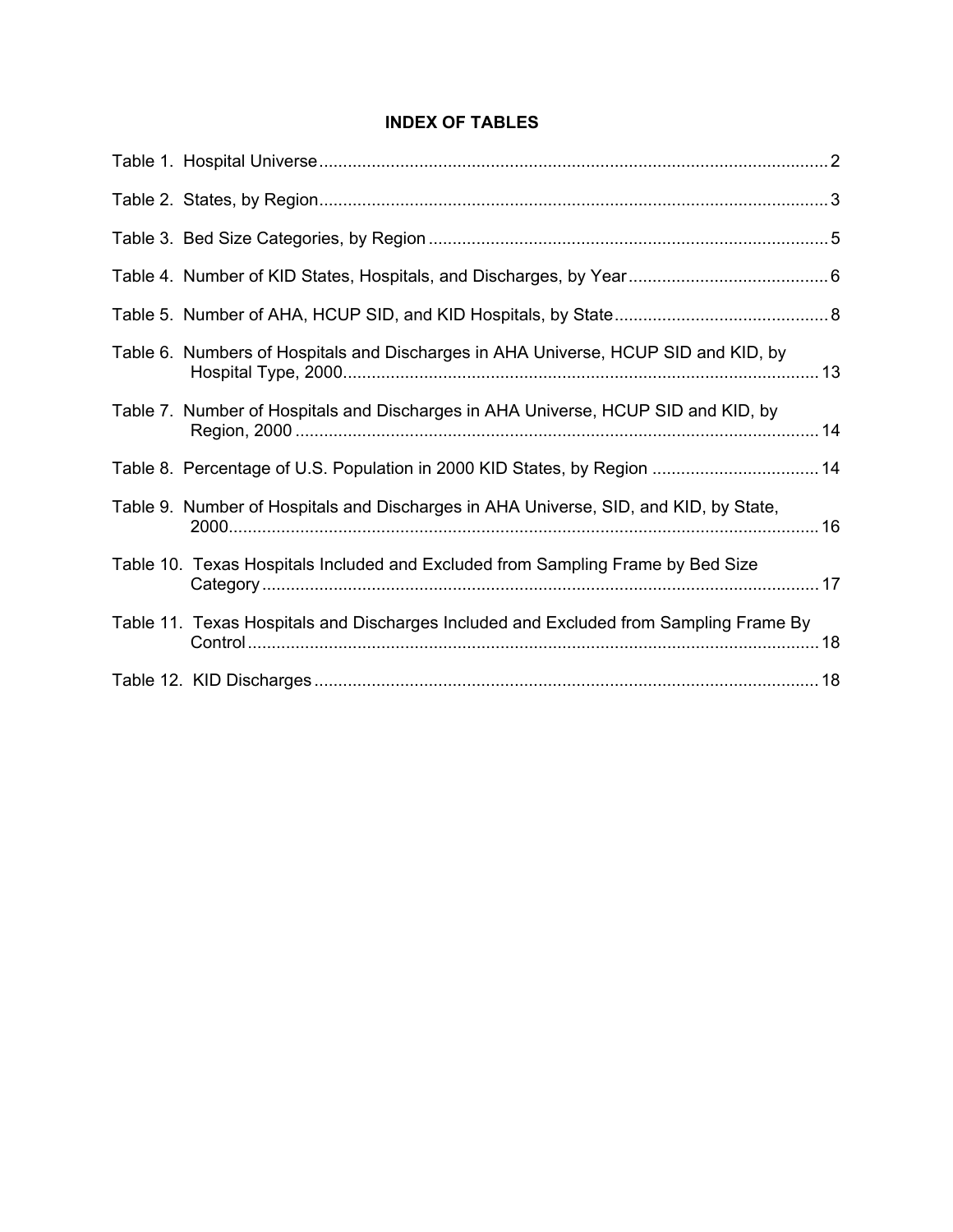#### **EXECUTIVE SUMMARY**

#### <span id="page-3-0"></span>**Introduction**

The Kids' Inpatient Database (KID) is one of a family of databases and software tools developed as part of the Healthcare Cost and Utilization Project (HCUP), a Federal-State-Industry partnership sponsored by the Agency for Healthcare Research and Quality.

The KID is a unique and powerful database of hospital inpatient stays for children. The KID development team designed the database to permit researchers to study a broad range of conditions and procedures related to hospitalizations of children. Researchers and policymakers can use the KID to identify, track, and analyze national trends in hospital utilization, access, charges, quality, and outcomes for children.

The KID is a nationwide sample of pediatric discharges from HCUP State Inpatient Databases (SID) community, non-rehabilitation hospitals weighted to all pediatric discharges in the target universe. The target universe includes all pediatric discharges from community hospitals in the United States that were open during any part of the calendar year. Beginning with the 2000 KID, rehabilitation hospitals were excluded from the universe because the type of care provided and the characteristics of the discharges from these facilities were markedly different from other short-term hospitals.

This report describes the 2000 KID sample design and summarizes the sample contents. Sample weights were developed to obtain national estimates of inpatient parameters. These weights are described in detail. The previous KID release contained data for calendar year 1997. Cumulative information is presented for both 1997 and 2000 to provide a longitudinal view of the database.

# **Sample Design**

#### Design Considerations

The overall design objective was to select a sample of pediatric discharges that accurately represents the target universe, which includes discharges outside the frame (with zero probability of selection). Moreover, this sample was to be geographically dispersed, yet drawn only from data supplied by HCUP State Partners.

It should be possible, for example, to estimate DRG-specific average lengths of stay across all U.S. hospitals using weighted average lengths of stay, based on averages or regression coefficients calculated from the KID. Ideally, relationships among outcomes and their correlates calculated from the KID should hold across all U.S. hospitals. However, since the 2000 KID includes data from only 27 HCUP State Partners, some estimates may differ from the U.S. When possible, estimates based on the KID should be checked against national benchmarks, such as the National Hospital Discharge Survey, to determine the appropriateness of the KID for specific analyses. (Refer to the report *HCUP Kids' Inpatient Database Comparative Analysis, 1997,* which is available on the 1997 KID Documentation CD-ROM and on the HCUP Website at [http://www.ahrq.gov/data/hcup/](http://www.ahrq.gov/data/hcup).)

#### Sampling Frame

The KID sampling frame included all pediatric discharges from community, non-rehabilitation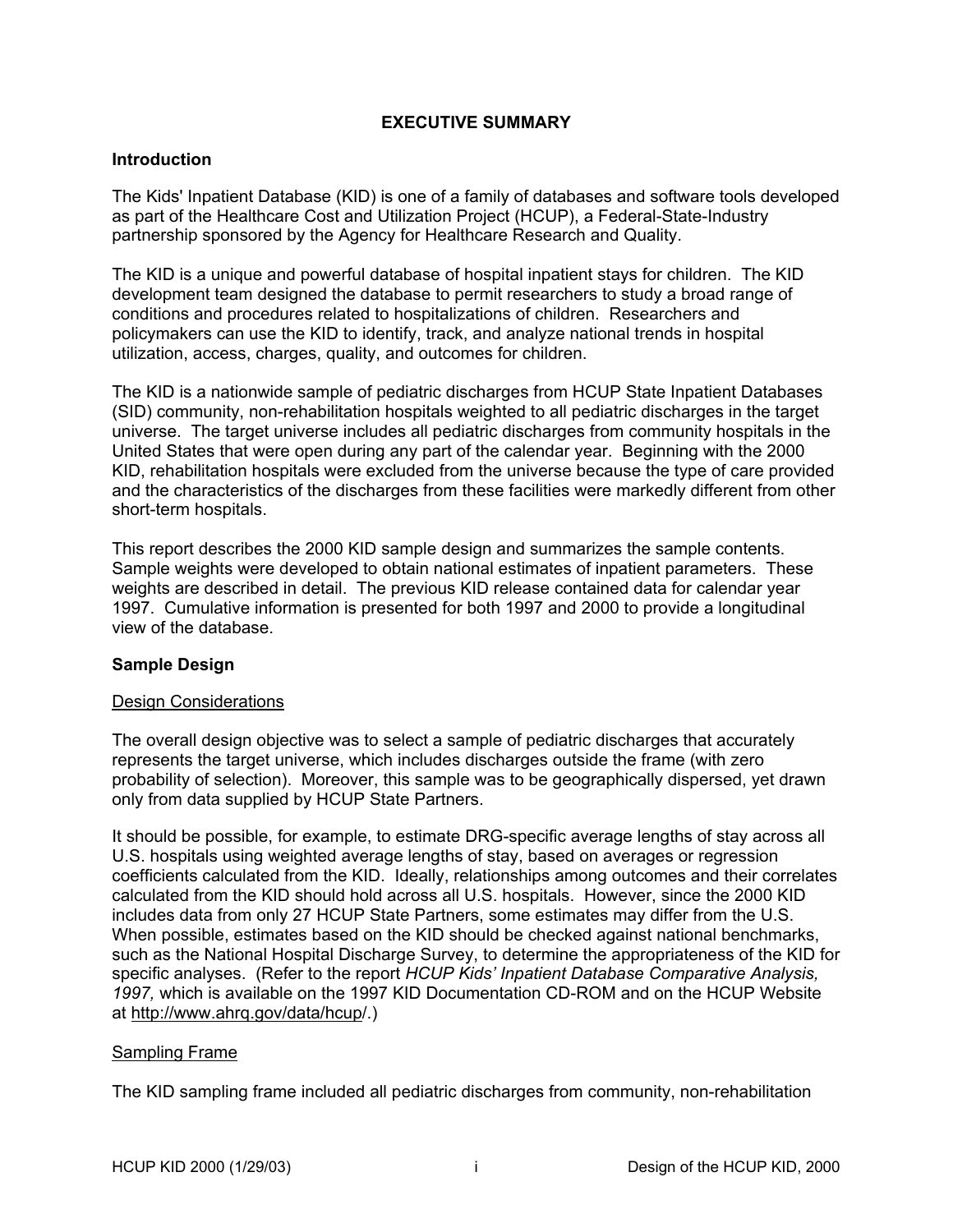<span id="page-4-0"></span>hospitals in the HCUP State Inpatient Databases (SID) that could be matched to the corresponding AHA survey data (subject to state-specific restrictions). For the 2000 KID, pediatric discharges were defined as having an age at admission of 20 or less. This is a change from the 1997 KID which included discharges with an admission age of 18 or less. Discharges with missing, invalid, or inconsistent ages were excluded.

#### Sampling Procedure

Unlike the Nationwide Inpatient Sample (NIS), the KID development team did not execute a twostage sampling procedure. Instead, the KID includes a sample of pediatric discharges from all hospitals in the sampling frame. For the sampling, we stratified the pediatric discharges by uncomplicated in-hospital birth, complicated in-hospital birth, and pediatric non-birth. To further ensure an accurate representation of each hospital's pediatric case-mix, we also sorted the discharges by state, hospital, DRG, and a random number within each DRG. We then used systematic random sampling to select 10 percent of uncomplicated in-hospital births and 80 percent of other pediatric cases from each frame hospital.

#### Discharge Weights

To obtain national estimates, we developed discharge weights using the AHA universe as the standard. For the weights, we post-stratified hospitals on six characteristics contained in the AHA hospital files. These were the same characteristics used to define the NIS sampling strata, with the addition of an additional stratum for freestanding children's hospitals. Some of the NIS strata definitions were revised for 1998 and subsequent data years, and the 2000 KID used these revised strata. Hospital stratification variables were defined as follows:

- 1. Geographic Region Northeast, Midwest, West, and South
- 2. Control public, private not-for-profit, and proprietary
- 3. Location urban or rural
- 4. Teaching Status teaching or non-teaching
- 5. Bed Size small, medium, and large
- 6. Hospital Type children's or other hospital.

If there were fewer than two frame hospitals, 30 uncomplicated births, 30 complicated births, and 30 non-birth pediatric discharges sampled in a stratum, we merged that stratum with an "adjacent" stratum containing hospitals with similar characteristics. We created the discharge weights by stratum in proportion to the number of AHA newborns for newborns and in proportion to the total number of (non-newborn) AHA discharges for non-newborns.

#### Weight Data Elements

In addition to the regular discharge weight data element, DISCWT, the 2000 KID contains a new discharge weight data element named DISCWTCHARGE. Texas discharges were not included in the calculation of DISCWTCHARGE. This data element was set to zero for all Texas discharges because total charges were not available for the first half of the year from that state. Consequently, DISCWTCHARGE differs from DISCWT for hospitals in the South.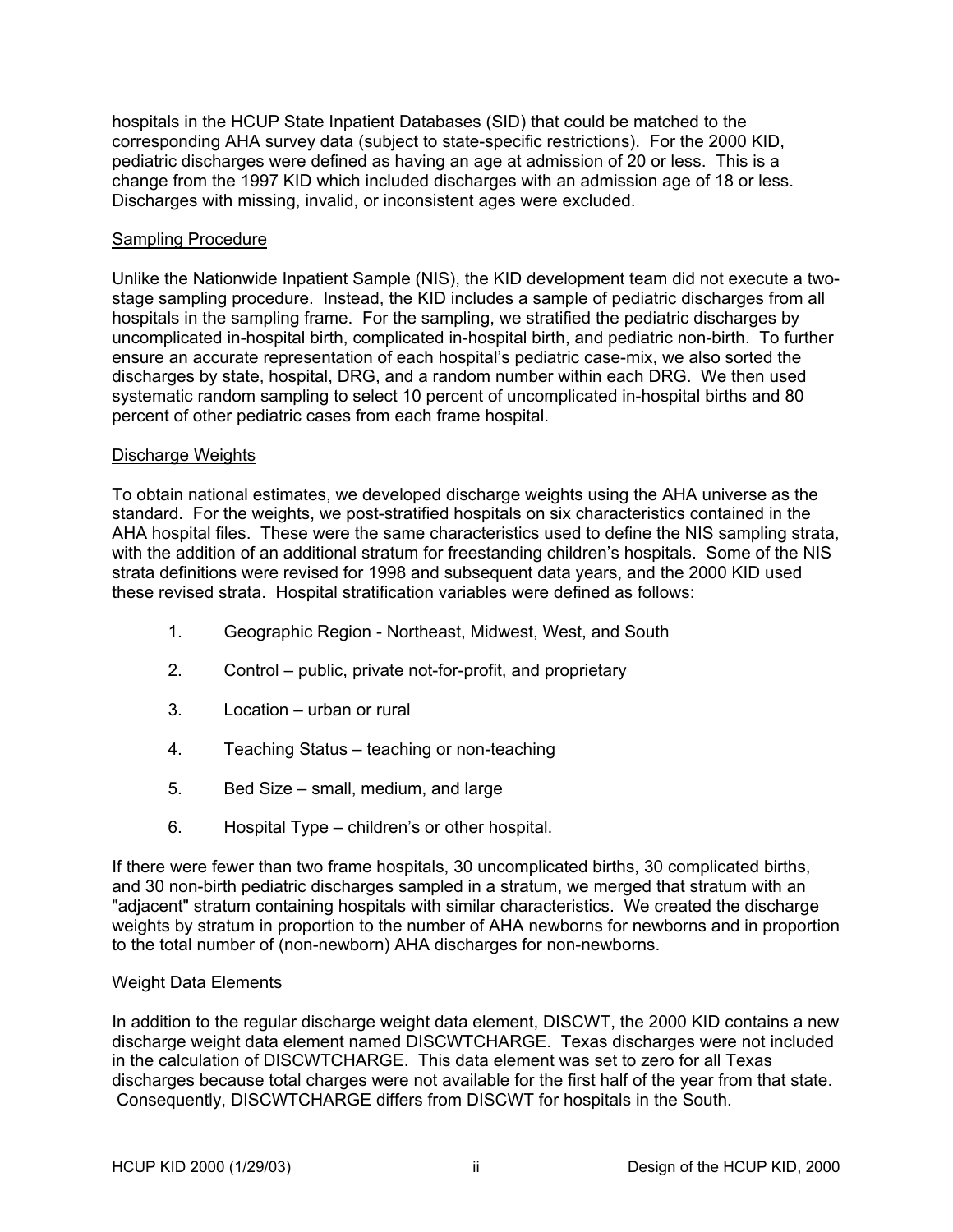<span id="page-5-0"></span>To produce national estimates, use DISCWT or DISCWTCHARGE to weight sampled discharges in the Core file to the discharges from all U.S. community, non-rehabilitation hospitals. For the 2000 KID, DISCWT should be used to create national estimates for all analyses except those that involve total charges, and DISCWTCHARGE should be used to create national estimates of total charges. In the 1997 KID, DISCWTCHARGE is not available, and DISCWT should be used to create all national estimates.

# **The 2000 KID Sample**

The Agency for Healthcare Research and Quality (AHRQ) obtained agreements with 27 HCUP State Partners to participate in the 2000 KID. Over 90% of the hospital universe is included in the sampling frame for all but six of these states. Five State Partners – Georgia, Hawaii, Missouri, South Carolina and Virginia – imposed sampling restrictions that limited the percentage of state hospitals included in the frame to between 50 and 82 percent. (Restrictions from other states did not have an appreciable effect on the percentage of hospitals in the sampling frame.) One State Partner, Texas, supplied data from only 70% of the state's hospitals. This is because certain Texas state-licensed hospitals, primarily the smaller hospitals, are exempt from statutory reporting requirements. As a result, small Texas hospitals are substantially less likely to be included in the sampling frame, while larger hospitals are more likely to be included. Although the number of hospitals omitted appears sizable, these missing hospitals contain only 6% of Texas discharges.

Although pediatric discharges from hospitals from each region are selected for the KID, the comprehensiveness of the sampling frame varies by region. The percentage of hospitals included in the sampling frame is highest in the Northeast (90%) and in the West (77%), while figures are lower for the South (63%) and the Midwest (30%).

Because the KID sampling frame has a disproportionate representation of the more populous states and contains hospitals with more annual discharges, its comprehensiveness in terms of discharges is higher. The proportion of the regional population in the KID states ranges from 95% in the Northeast to 26% in the Midwest. The five Southern states added for 2000 have substantially increased the percentage of the Southern population represented, from 38.7% in the 1997 KID to 80.8% in the 2000 KID.

There were 2,788 hospitals in the 2000 sampling frame, a 10% increase from the 1997 KID. The final 2000 KID sample included 2,516,833 discharges of children from 2,784 hospitals drawn from 27 frame states representing each region of the United States. The 2000 KID is larger than the 1997 KID across several dimensions:

- The number of states included increased from 22 to 27.
- The number of hospitals included increased from 2,521 to 2,784.
- The number of discharges increased from 1.9 million to 2.5 million.

#### **Variance Calculations**

It may be important for researchers to calculate a measure of precision for some estimates based on the KID sample data. Variance estimates must take into account both the sampling design and the form of the statistic. If hospitals inside the frame were similar to hospitals outside the frame, the sample hospitals can be treated as if they were randomly selected from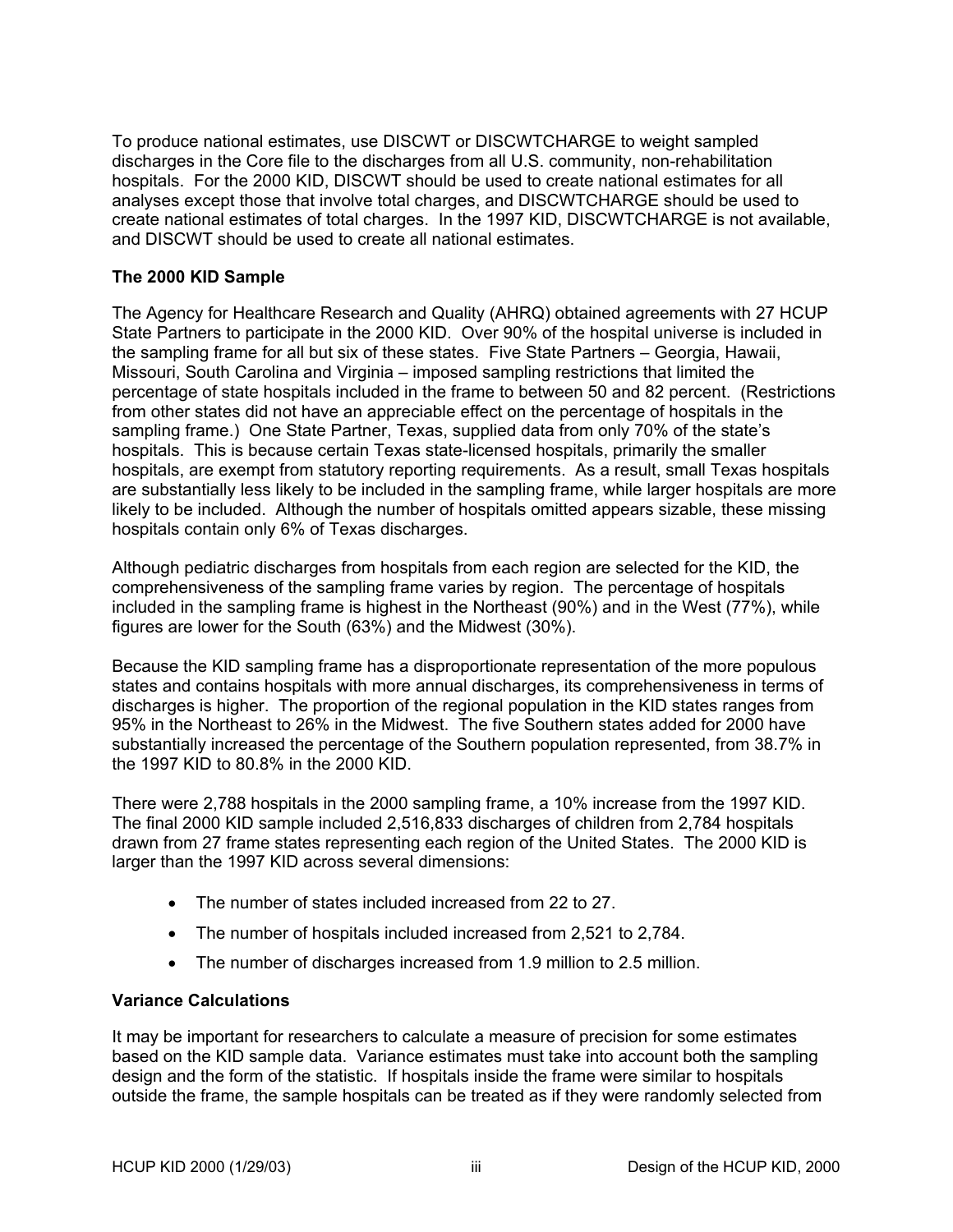the entire universe of hospitals within each stratum. Discharges were randomly selected from within each hospital. Standard formulas for stratified, two-stage cluster sample without replacement may be used to calculate statistics and their variances in most applications.

The KID database includes a Hospital weights file with variables required by statistical software to calculate finite population statistics. In addition to the sample weights described earlier, hospital identifiers (Primary Sampling Units, or PSUs), stratification variables, and stratumspecific totals for the numbers of discharges and hospitals are included so that finite-population corrections (FPCs) can be applied to variance estimates.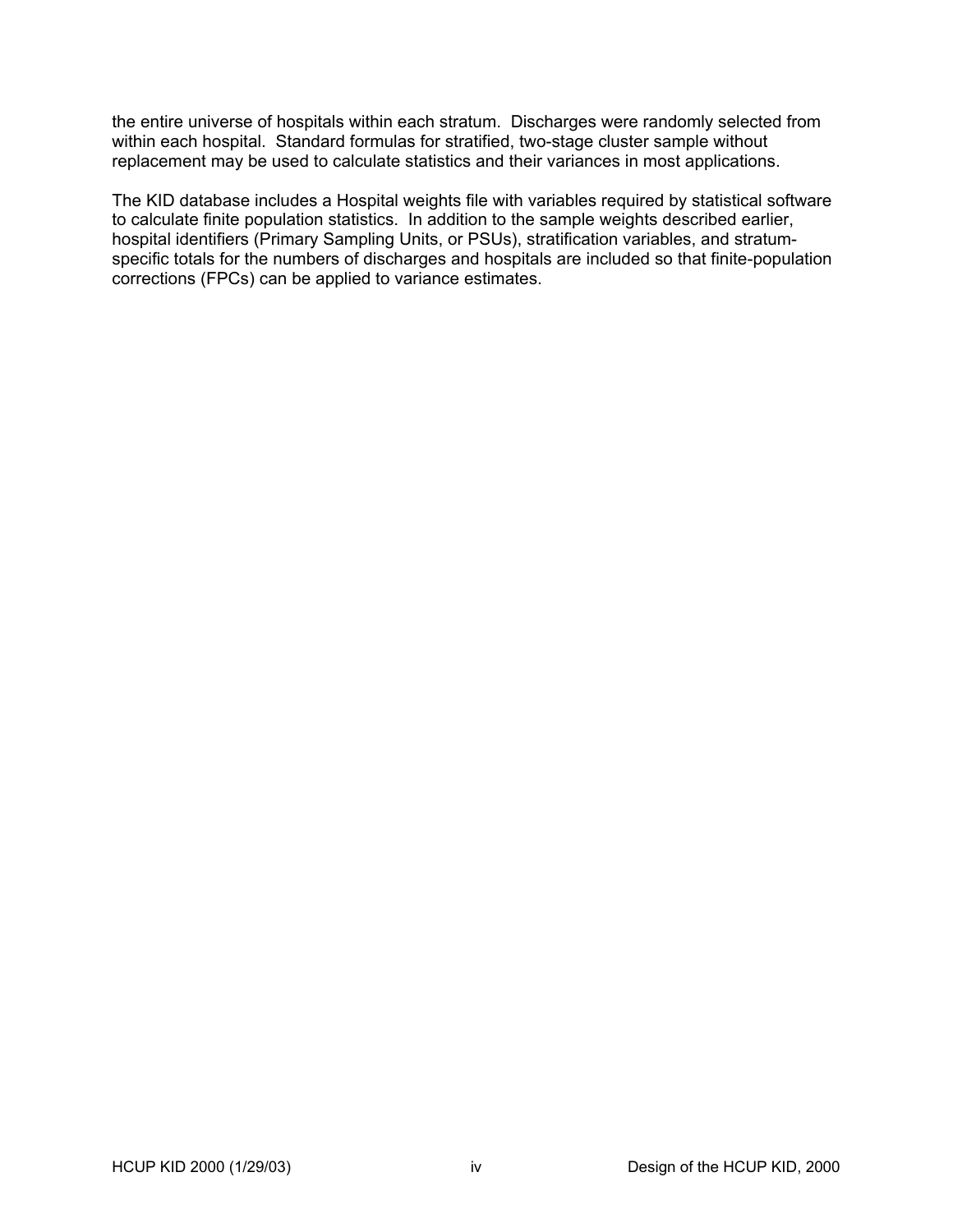# <span id="page-7-0"></span>**INTRODUCTION**

The 2000 Kids' Inpatient Database (KID) of the Healthcare Cost and Utilization Project (HCUP) was developed to enable analyses of hospital utilization by children across the United States. The target universe includes all pediatric discharges from all community, non-rehabilitation hospitals in the United States in 2000. The 2000 KID is a nationwide sample of pediatric discharges from the HCUP State Inpatient Databases (SID) community, non-rehabilitation hospitals weighted to all pediatric discharges in the target universe.

Potential research issues focus on both discharge- and hospital-level outcomes. Discharge outcomes of interest include:

- frequency
- costs
- lengths of stay
- effectiveness
- quality of care
- appropriateness, and
- access to hospital care.

Hospital outcomes of interest include:

- mortality rates
- complication rates
- patterns of care
- diffusion of technology, and
- trends toward specialization.

These and other outcomes are of interest for the nation as a whole and for policy-relevant inpatient subgroups defined by geographic regions, patient demographics, hospital characteristics, physician characteristics, and pay sources. This report provides a detailed description of the 2000 KID sample design, as well as a summary of the resultant sample. Sample weights were developed to obtain national estimates of inpatient parameters. These weights are described in detail. Some tables in this report include information for the previous KID release, the 1997 KID, to provide a longitudinal view of the database.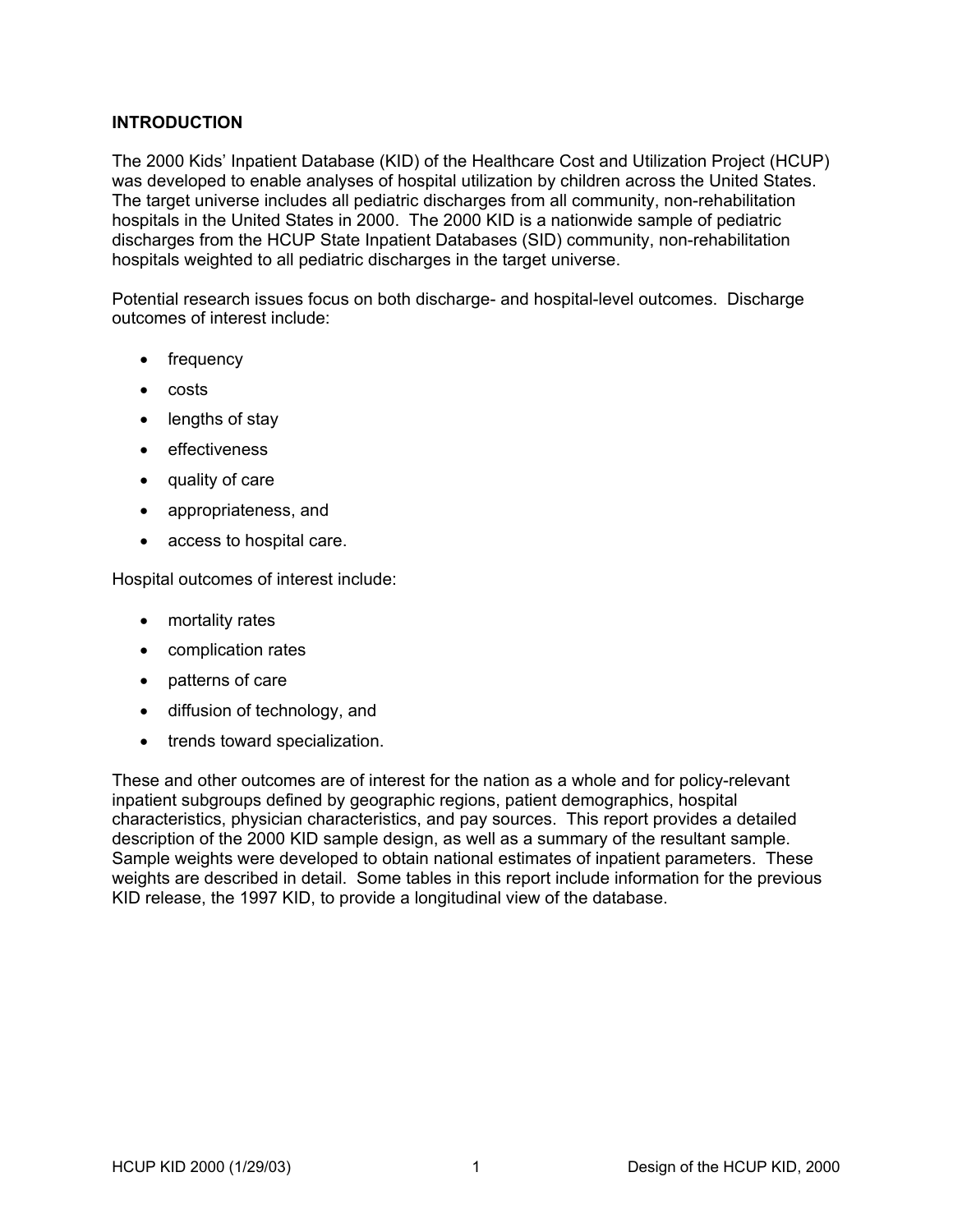#### <span id="page-8-0"></span>**HOSPITAL UNIVERSE**

The hospital universe is defined as all hospitals located in the U.S. that were open during any part of the calendar year and that were designated as community hospitals in the American Hospital Association (AHA) Annual Survey. The AHA defines community hospitals as follows: "All nonfederal short-term general and other specialty hospitals, excluding hospital units of institutions." Included among community hospitals are academic medical centers and specialty hospitals such as obstetrics-gynecology, ear-nose-throat, short-term rehabilitation, orthopedic, and pediatric hospitals. Excluded are federal hospitals (Veterans Administration, Department of Defense, and Indian Health Service hospitals), long term hospitals, psychiatric hospitals, alcohol/chemical dependency treatment facilities and hospitals units within institutions such as prisons. Beginning with the 2000 KID, rehabilitation hospitals were excluded from the universe because the type of care provided and the characteristics of the discharges from these facilities were markedly different from other short-term hospitals. (The 1997 KID includes rehabilitation hospitals.) [Table 1](#page-8-1) shows the number of universe hospitals for each year based on the corresponding AHA Annual Survey.

| Table 1. Hospital Universe' |                            |  |  |  |
|-----------------------------|----------------------------|--|--|--|
| Year                        | <b>Number of Hospitals</b> |  |  |  |
| 1997                        | 5,113                      |  |  |  |
| 2000                        | 4.839                      |  |  |  |

<span id="page-8-1"></span>

# **Hospital Merges, Splits, and Closures**

All U.S. hospital entities that were designated community hospitals in the AHA hospital file, except rehabilitation hospitals, were included in the hospital universe for the 2000 KID. Therefore, when two or more hospitals merged to create a new hospital, the original hospitals and the newly formed hospital were all considered separate hospital entities in the universe during the year they merged. Likewise, if a hospital split, the original hospital and all newly created hospitals were separate entities in the universe during the year they split. Finally, hospitals that closed during a year were included as long as they were in operation during some part of the calendar year.

# **Stratification Variables**

For the purpose of calculating discharge weights, hospitals were post-stratified on six characteristics contained in the AHA hospital files. These were the same characteristics used to define the HCUP Nationwide Inpatient Sample (NIS) sampling strata, with the addition of an additional stratum for stand-alone children's hospitals. The definitions of some of the NIS strata were revised for 1998 and subsequent data years, and the 2000 KID used the revised strata. A description of the strata used for the 1997 KID can be found in the report *Kids*= *Inpatient Database (KID) Design Report, 1997.* This report is available on the 1997 KID Documentation CD-ROM and on the HCUP Website at [http://www.ahrq.gov/data/hcup/](http://www.ahrq.gov/data/hcup). For the 2000 KID, the stratification variables were defined as follows: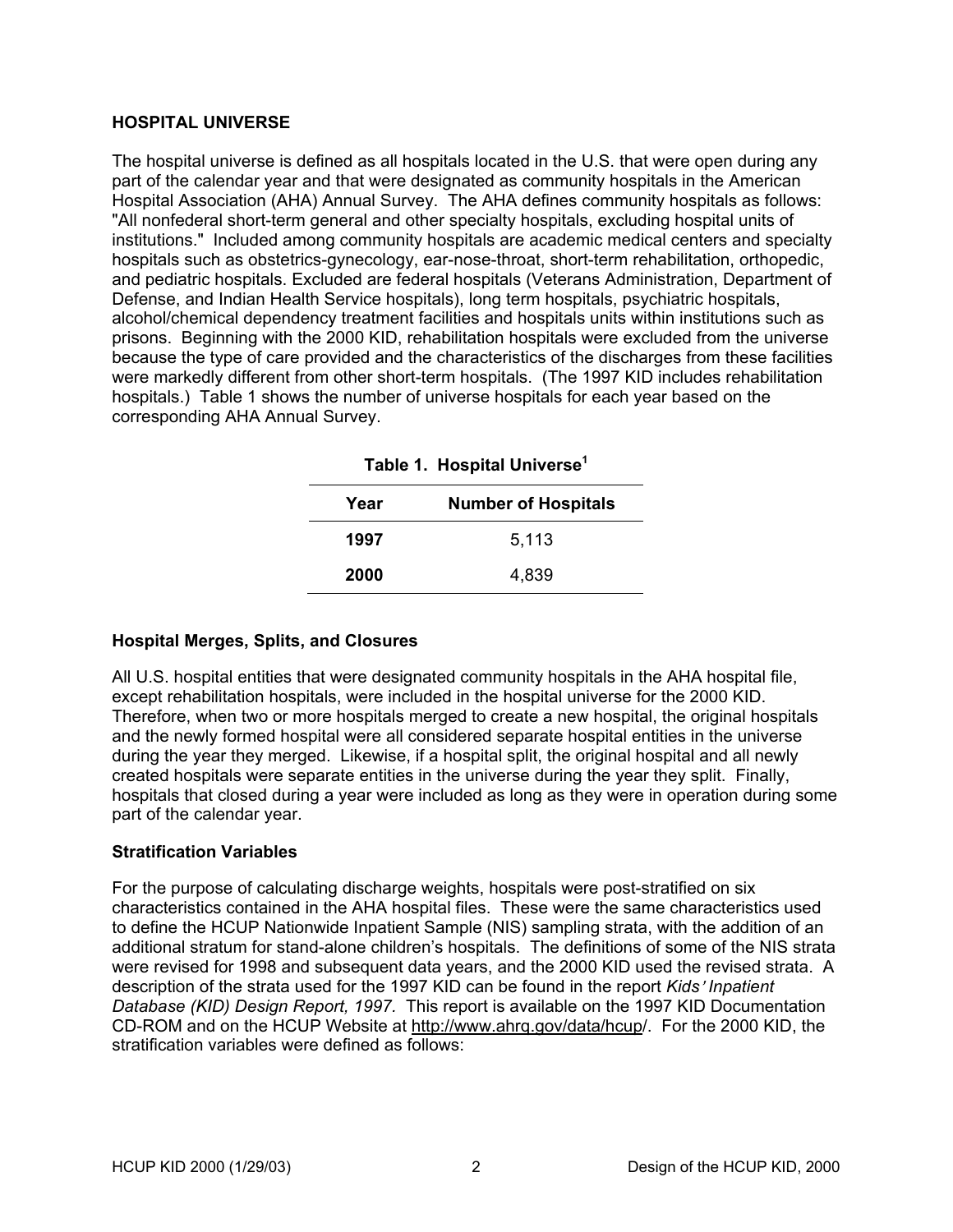<span id="page-9-0"></span>1. *Geographic Region – Northeast, Midwest, West, and South*. This is an important stratification variable because practice patterns have been shown to vary substantially by region. For example, lengths of stay tend to be longer in East Coast hospitals than in West Coast hospitals. [Table 2](#page-9-1) shows the states in each region.

| <b>Region</b> | <b>States</b>                                                                                                                                                                                              |
|---------------|------------------------------------------------------------------------------------------------------------------------------------------------------------------------------------------------------------|
| 1: Northeast  | Connecticut, Maine, Massachusetts, New Hampshire, New Jersey,<br>New York, Pennsylvania, Rhode Island, Vermont                                                                                             |
| 2: Midwest    | Illinois, Indiana, Iowa, Kansas, Michigan, Minnesota, Missouri,<br>Nebraska, North Dakota, Ohio, South Dakota, Wisconsin                                                                                   |
| 3: South      | Alabama, Arkansas, Delaware, District of Columbia, Florida, Georgia,<br>Kentucky, Louisiana, Maryland, Mississippi, North Carolina,<br>Oklahoma, South Carolina, Tennessee, Texas, Virginia, West Virginia |
| 4: West       | Alaska, Arizona, California, Colorado, Hawaii, Idaho, Montana,<br>Nevada, New Mexico, Oregon, Utah, Washington, Wyoming                                                                                    |

#### <span id="page-9-1"></span>**Table 2. States, by Region**

- 2. *Control government nonfederal (public), private not-for-profit (voluntary), and private investor-owned (proprietary)*. These types of hospitals tend to have different missions and different responses to government regulations and policies. When there were enough hospitals of each type to allow it, hospitals were stratified as public, voluntary, and proprietary. This stratification was used for Southern rural, Southern urban nonteaching, and Western urban nonteaching hospitals. For smaller strata – the Midwestern rural and Western rural hospitals – a collapsed stratification of public versus private was used, with the voluntary and proprietary hospitals combined to form a single "private" category. For all other combinations of region, location, and teaching status, no stratification based on control was advisable given the number of hospitals in these cells.
- 3. *Location urban or rural.* Government payment policies often differ according to this designation. Also, rural hospitals are generally smaller and offer fewer services than urban hospitals.
- 4. *Teaching Status teaching or nonteaching*. The missions of teaching hospitals differ from nonteaching hospitals. In addition, financial considerations differ between these two hospital groups. Currently, the Medicare DRG payments are uniformly higher to teaching hospitals than to nonteaching hospitals. The teaching status of children's hospitals identified by the National Association of Children's Hospitals and Related Institutions (NACHRI) is based on a teaching status indicator provided by NACHRI. Other hospitals are considered to be teaching hospitals if they have an AMA-approved residency program, are members of the Council of Teaching Hospitals (COTH), or have a ratio of full-time equivalent interns and residents to beds of .25 or higher.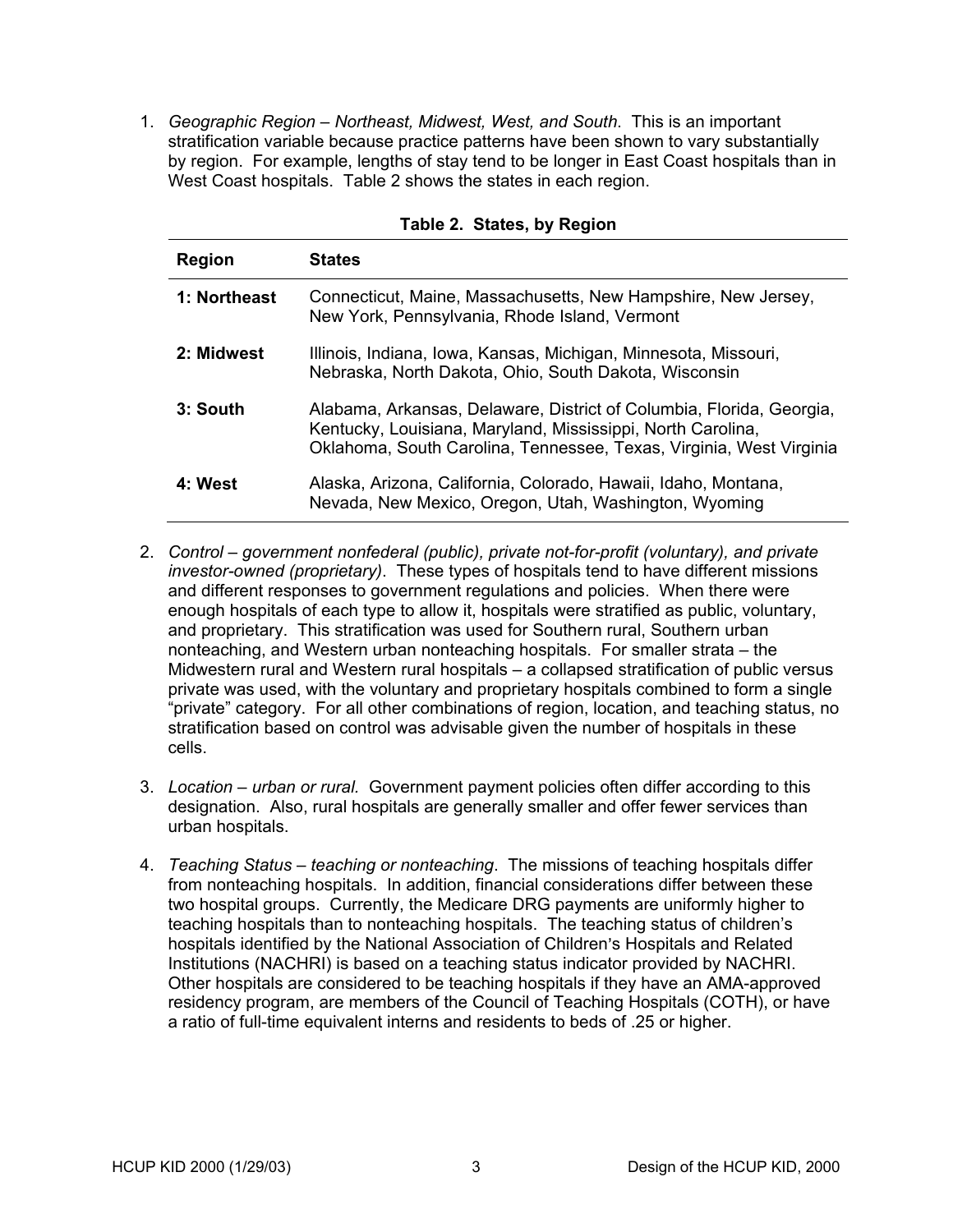5. *Bed Size – small, medium, and large.* Bed size categories are based on hospital beds and are specific to the hospital's region, location, and teaching status, as shown in [Table](#page-11-1) . The bed size cutoff points were chosen so that approximately one-third of the [3](#page-11-1) hospitals in a given region, location, and teaching status combination would fall within each bed size category (small, medium or large). Different cutoff points for rural, urban nonteaching, and urban teaching hospitals were used because hospitals in those categories tend to be small, medium, and large, respectively. For example, a mediumsized teaching hospital would be considered a rather large rural hospital. Further, the size distribution is different among regions for each of the urban/teaching categories. For example, teaching hospitals tend to be smaller in the West than they are in the South. Using differing cutoff points in this manner avoids strata containing small numbers of hospitals.

Rural hospitals were not split according to teaching status, because rural teaching hospitals were rare. For example, in 2000 rural teaching hospitals comprised less than one percent of the total hospital universe. The bed size categories were defined within location and teaching status because they would otherwise have been redundant. Rural hospitals tend to be small; urban non-teaching hospitals tend to be medium-sized; and urban teaching hospitals tend to be large. Yet it was important to recognize gradations of size within these types of hospitals. For example, in serving rural discharges, the role of "large" rural hospitals (particularly rural referral centers) often differs from the role of "small" rural hospitals.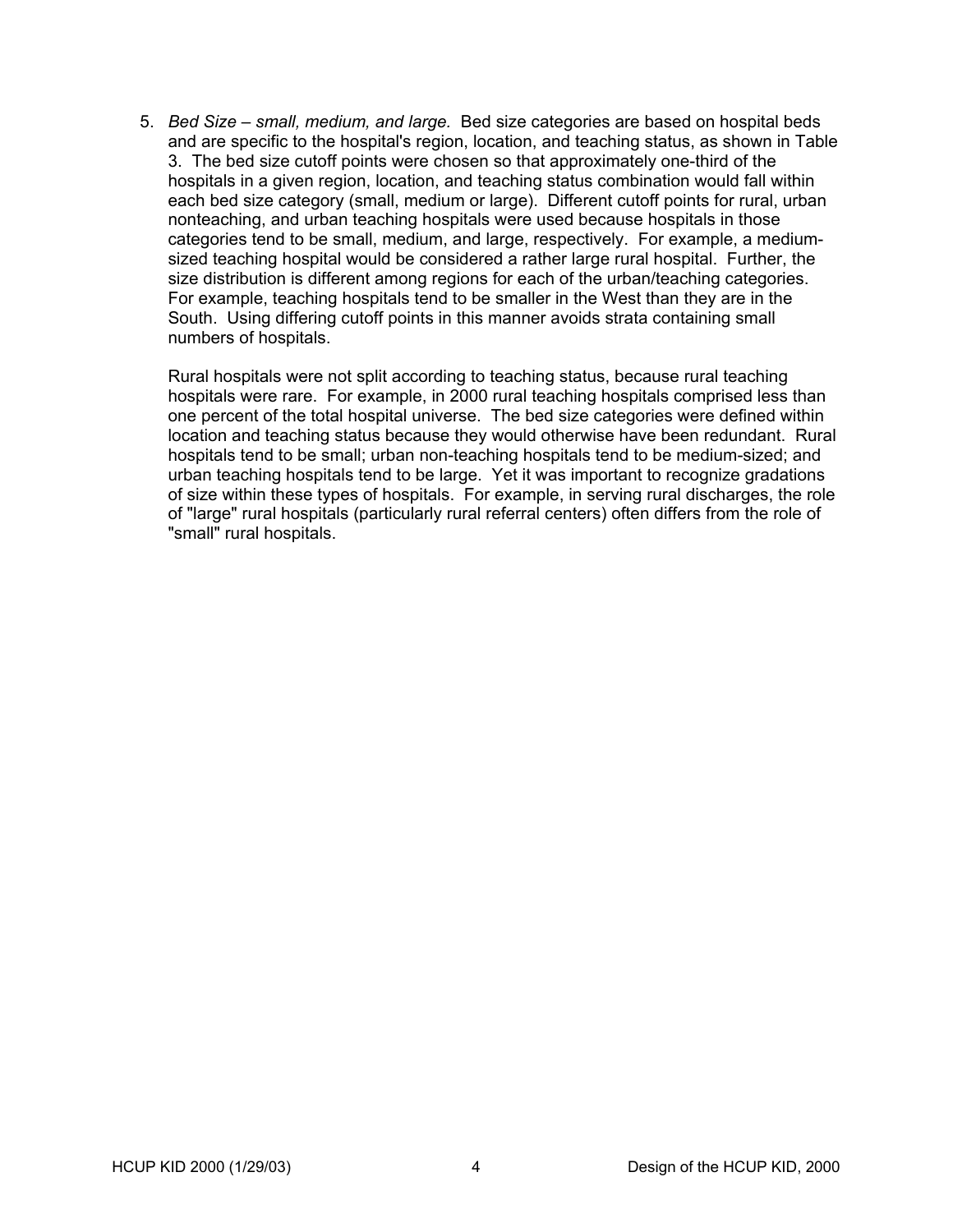<span id="page-11-0"></span>

| <b>Location and</b>    | <b>Hospital Bed size</b> |               |        |  |
|------------------------|--------------------------|---------------|--------|--|
| <b>Teaching Status</b> | <b>Small</b>             | <b>Medium</b> | Large  |  |
|                        | <b>NORTHEAST</b>         |               |        |  |
| <b>Rural</b>           | $1 - 49$                 | 50-99         | $100+$ |  |
| Urban, nonteaching     | $1 - 124$                | 125-199       | $200+$ |  |
| Urban, teaching        | $1 - 249$                | 250-424       | $425+$ |  |
|                        | <b>MIDWEST</b>           |               |        |  |
| <b>Rural</b>           | $1 - 29$                 | 30-49         | $50+$  |  |
| Urban, nonteaching     | $1 - 74$                 | 75-174        | $175+$ |  |
| Urban, teaching        | $1 - 249$                | 250-374       | $375+$ |  |
|                        | <b>SOUTH</b>             |               |        |  |
| <b>Rural</b>           | $1 - 39$                 | 40-74         | $75+$  |  |
| Urban, nonteaching     | $1 - 99$                 | 100-199       | $200+$ |  |
| Urban, teaching        | $1 - 249$                | 250-449       | $450+$ |  |
|                        | <b>WEST</b>              |               |        |  |
| <b>Rural</b>           | $1 - 24$                 | 25-44         | $45+$  |  |
| Urban, nonteaching     | $1 - 99$                 | 100-174       | $175+$ |  |
| Urban, teaching        | 1-199                    | 200-324       | $325+$ |  |

#### <span id="page-11-1"></span>**Table 3. Bed Size Categories, by Region**

6. *Hospital Type - freestanding children's or other hospital*. Children's hospitals restrict admissions to children, while other hospitals admit both adults and children. There may be significant differences in practice patterns, severity of illness, and available services between children's hospitals and other hospitals. Data from NACHRI were used to help verify and correct the AHA list of children's hospitals. Children's units in general hospitals were not stratified as children's hospitals.

# **SAMPLING FRAME**

The target universe is all pediatric discharges from community, non-rehabilitation hospitals located in the U.S. The *universe* of hospitals for the 2000 KID was established as all AHA community hospitals located in the U.S. with the exception of rehabilitation hospitals. However, it was not feasible to obtain and process all-payer discharge data from the entire universe of hospitals for at least two reasons. First, all-payer discharge data were not available from all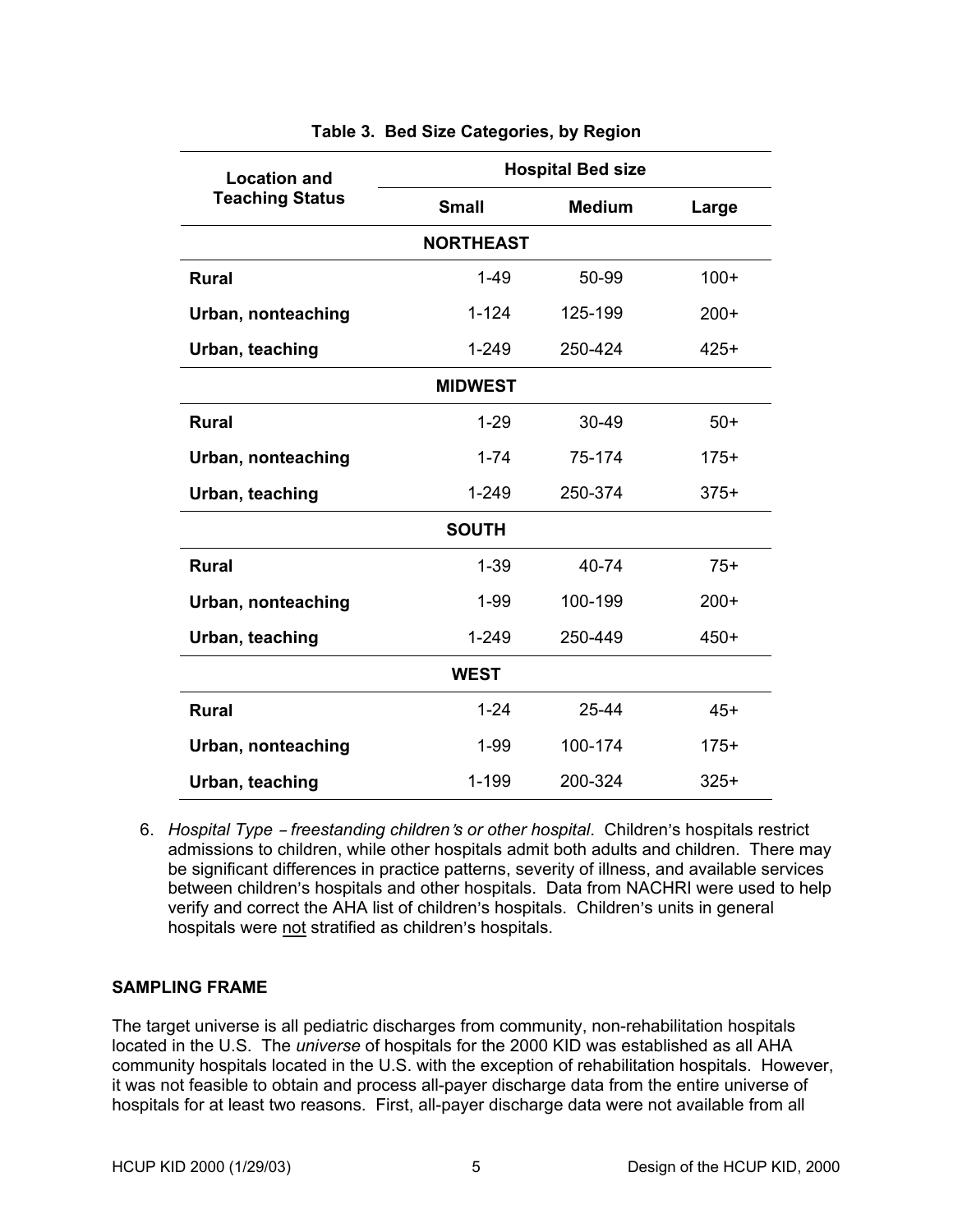<span id="page-12-0"></span>hospitals for research purposes. Second, based on the experience of prior hospital discharge data collections, it would have been too costly to obtain data from individual hospitals, and it would have been too burdensome to process each hospital's unique data structure.

Therefore, the KID *sampling frame* was constructed from the subset of universe hospitals that released their discharge data to HCUP for research use. The Agency for Healthcare Research and Quality (AHRQ) obtained agreements with 27 HCUP Partner organizations that maintain statewide, all-payer discharge data files to include their data in the 2000 KID. These HCUP State Partners were either state agencies or private data organizations, primarily state hospital associations. The 1997 KID included five fewer states, as shown in [Table 4.](#page-12-1)

| Calendar<br>Year | <b>States in the Frame</b>                                                                                                                                                                                                                                   | <b>Number</b><br>of States | <b>Sample</b><br><b>Hospitals</b> | <b>Sample</b><br><b>Discharges</b><br>(Millions) |
|------------------|--------------------------------------------------------------------------------------------------------------------------------------------------------------------------------------------------------------------------------------------------------------|----------------------------|-----------------------------------|--------------------------------------------------|
| 1997             | Arizona, California, Colorado,<br>Connecticut, Florida, Georgia,<br>Hawaii, Iowa, Illinois, Kansas,<br>Massachusetts, Maryland,<br>Missouri, New Jersey, New York,<br>Oregon, Pennsylvania, South<br>Carolina, Tennessee, Utah,<br>Washington, and Wisconsin | 22                         | 2,521                             | 1.9                                              |
| 2000             | Add Kentucky, Maine, North<br>Carolina, Texas, Virginia, and<br>West Virginia; Drop Illinois                                                                                                                                                                 | 27                         | 2,784                             | 2.5                                              |

# <span id="page-12-1"></span>**Table 4. Number of KID States, Hospitals, and Discharges, by Year**

The list of the entire frame of hospitals was composed of all AHA community, non-rehabilitation hospitals in each of the frame states *that could be matched to the discharge data provided to HCUP*. If an AHA hospital could not be matched to the discharge data provided by the data source, it was eliminated from the sampling frame (but not from the target universe). Further restrictions were put on the sampling frames for Connecticut, Georgia, Hawaii, South Carolina, Missouri, Tennessee, and Virginia, as described below.

To help ensure the confidentiality of hospitals in Connecticut, the only stand-alone community children's hospital in Connecticut was dropped from the database; bed size for two unique hospitals was changed to mask their identity; and the NACHRI hospital type (NACHTYPE) was set to missing for four hospitals.

Georgia, Hawaii, South Carolina, and Tennessee stipulated that only hospitals appearing in sampling strata with two or more hospitals from the state were to be included in the KID. Because of this restriction, four Georgia hospitals, five Hawaii hospitals, seven South Carolina hospitals, and two Tennessee hospitals were excluded from the KID sampling frame. An additional 41 Georgia hospitals were randomly dropped from the KID sampling frame because Georgia allowed no more than 60% of the state's hospitals to be included in the KID. Two additional South Carolina hospitals, although in sampling strata with other hospitals, were removed from the sampling frame due to unique characteristics that would make them identifiable.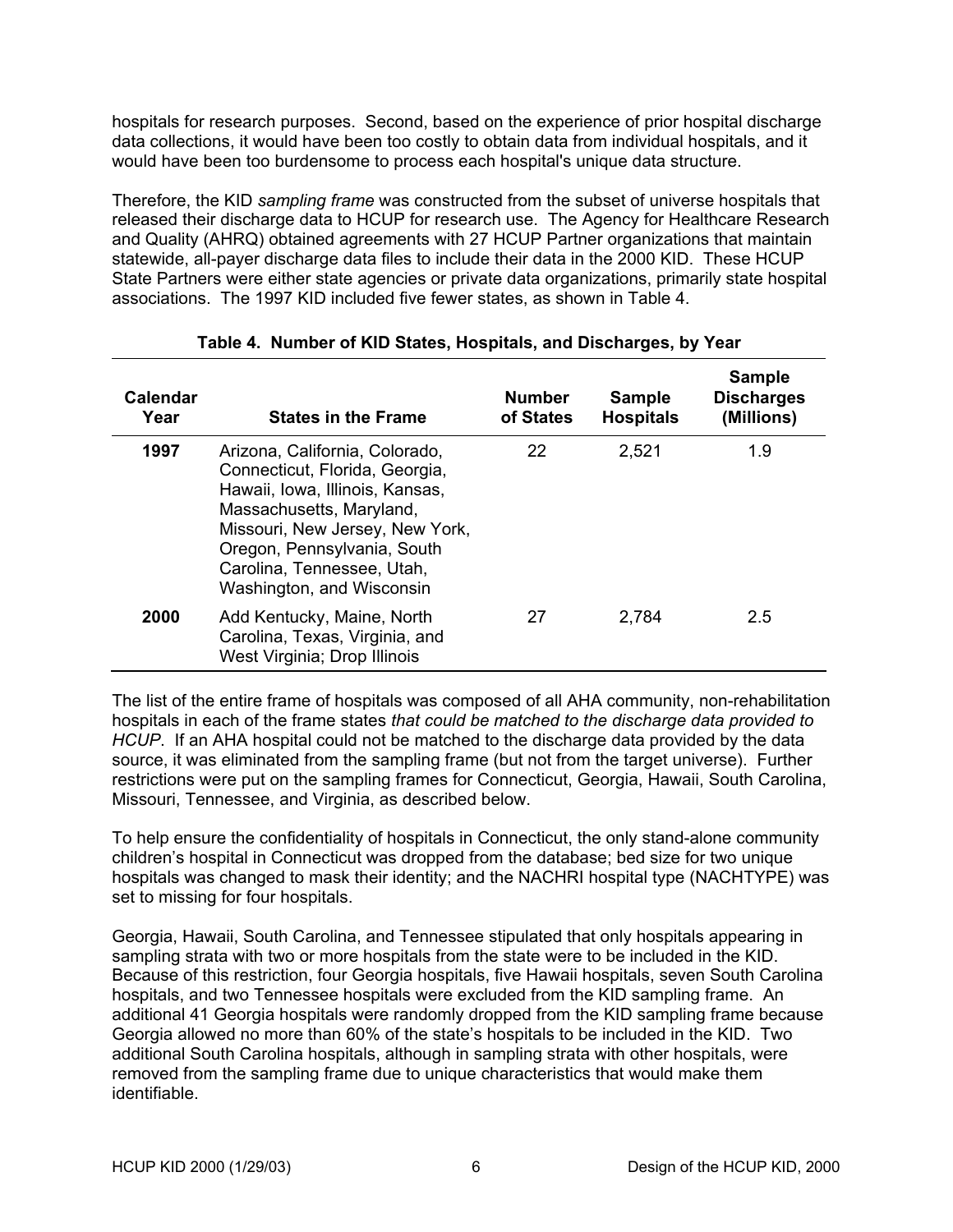Thirty-three Missouri hospitals that did not agree to allow public release of their data were excluded from the sampling frame, leaving 72 hospitals from the state in the frame.

Because Virginia allowed only 50% or less of the state's hospitals be included in the KID, 35 hospitals from the state were randomly dropped from the KID sampling frame.

[Table 5](#page-14-1) shows the number of AHA, HCUP SID, and KID hospitals by state. A total of 130 hospitals were restricted from the KID sampling frame, leaving 2,788 hospitals with pediatric discharges in the frame. The columns in [Table 5](#page-14-1) are defined are as follows:

- "AHA Universe Hospitals" lists all community, non-rehabilitation hospitals in the AHA Survey data.
- "All SID Hospitals" lists all hospitals available in the SID.
- "SID Community, Non-Rehabilitation Hospitals" lists potential KID samplingframe hospitals before applying restrictions to the frame and before dropping hospitals without any pediatric discharges.
- "SID Community, Non-Rehabilitation Hospitals with Pediatric Discharges" lists potential KID sampling-frame hospitals with pediatric discharges before applying restrictions to the frame.
- "KID Sampling-Frame Hospitals" lists hospitals with pediatric discharges in the sampling frame after applying restrictions to the frame.
- "KID Sample Hospitals" lists the hospitals selected for the KID. Four hospitals in the frame were not included in the KID because they had so few pediatric discharges that none were randomly sampled.

The KID sampling frame includes all pediatric discharges from community, non-rehabilitation hospitals in HCUP State Inpatient Databases (SID) matched to the AHA Survey data for the corresponding year (subject to the state-specific restrictions discussed above). For the 2000 KID, pediatric discharges were defined as having an age at admission of 20 or less. This is a change from the 1997 KID which included discharges with an admission age of 18 or less. Discharges with missing, invalid, or inconsistent ages were excluded.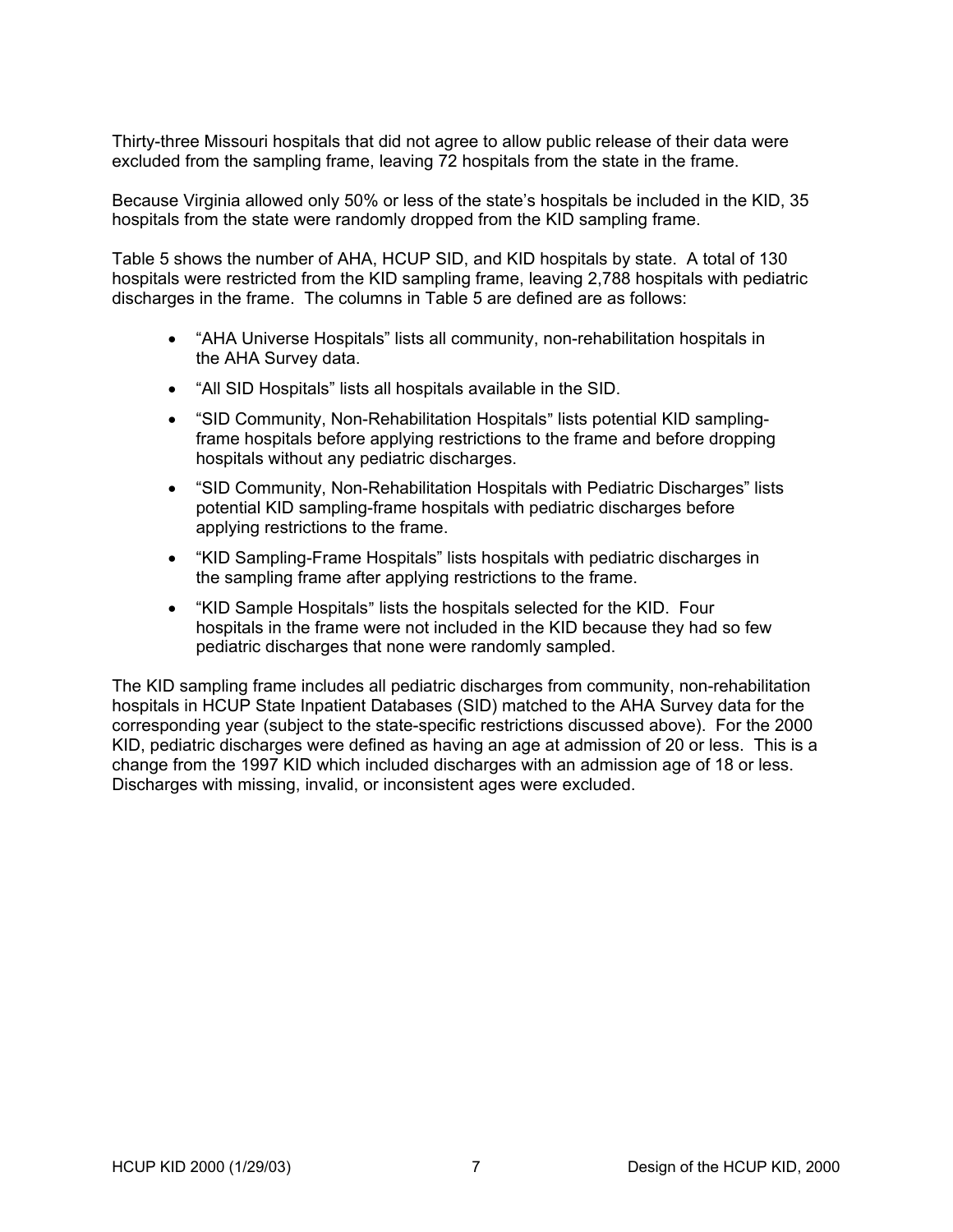<span id="page-14-0"></span>

| <b>State</b>       | <b>AHA</b><br><b>Universe</b> | <b>All SID</b><br><b>Hospitals Hospitals</b> | <b>SID</b><br>Community,<br>Non-<br><b>Rehabilitation with Pediatric</b><br><b>Hospitals</b> | <b>SID</b><br>Community,<br>Non-<br>Rehabilitation<br><b>Hospitals</b><br><b>Discharges</b> | <b>KID</b><br>Sampling-<br><b>Frame</b><br><b>Hospitals</b> | <b>KID</b><br><b>Sample</b><br><b>Hospitals</b> |
|--------------------|-------------------------------|----------------------------------------------|----------------------------------------------------------------------------------------------|---------------------------------------------------------------------------------------------|-------------------------------------------------------------|-------------------------------------------------|
| <b>Non-Frame</b>   | 1,685                         | 362                                          | 332                                                                                          | 329                                                                                         | 0                                                           | $\mathbf 0$                                     |
| Arizona            | 59                            | 59                                           | 55                                                                                           | 55                                                                                          | 55                                                          | 55                                              |
| California         | 384                           | 436                                          | 379                                                                                          | 374                                                                                         | 374                                                         | 374                                             |
| Colorado           | 67                            | 70                                           | 66                                                                                           | 65                                                                                          | 65                                                          | 65                                              |
| <b>Connecticut</b> | 34                            | 31                                           | 31                                                                                           | 31                                                                                          | 30                                                          | 30                                              |
| <b>Florida</b>     | 193                           | 216                                          | 190                                                                                          | 189                                                                                         | 189                                                         | 189                                             |
| Georgia            | 150                           | 173                                          | 150                                                                                          | 148                                                                                         | 103                                                         | 103                                             |
| <b>Hawaii</b>      | 21                            | 21                                           | 18                                                                                           | 17                                                                                          | 12                                                          | 12                                              |
| lowa               | 115                           | 117                                          | 115                                                                                          | 115                                                                                         | 115                                                         | 115                                             |
| <b>Kansas</b>      | 133                           | 122                                          | 121                                                                                          | 120                                                                                         | 120                                                         | 119                                             |
| Kentucky           | 100                           | 103                                          | 95                                                                                           | 95                                                                                          | 95                                                          | 95                                              |
| <b>Massachuse</b>  | 73                            | 72                                           | 68                                                                                           | 68                                                                                          | 68                                                          | 68                                              |
| <b>Maryland</b>    | 48                            | 49                                           | 47                                                                                           | 47                                                                                          | 47                                                          | 47                                              |
| <b>Maine</b>       | 36                            | 39                                           | 36                                                                                           | 36                                                                                          | 36                                                          | 36                                              |
| <b>Missouri</b>    | 119                           | 110                                          | 105                                                                                          | 105                                                                                         | 72                                                          | 72                                              |
| <b>North</b>       | 112                           | 122                                          | 109                                                                                          | 108                                                                                         | 108                                                         | 108                                             |
| <b>New Jersey</b>  | 76                            | 76                                           | 75                                                                                           | 75                                                                                          | 75                                                          | 75                                              |
| <b>New York</b>    | 213                           | 222                                          | 213                                                                                          | 211                                                                                         | 211                                                         | 211                                             |
| Oregon             | 59                            | 59                                           | 58                                                                                           | 58                                                                                          | 58                                                          | 58                                              |
| Pennsylvani        | 192                           | 230                                          | 187                                                                                          | 187                                                                                         | 187                                                         | 187                                             |
| <b>South</b>       | 62                            | 62                                           | 60                                                                                           | 60                                                                                          | 51                                                          | 51                                              |
| <b>Tennessee</b>   | 116                           | 111                                          | 109                                                                                          | 108                                                                                         | 106                                                         | 106                                             |
| <b>Texas</b>       | 408                           | 384                                          | 287                                                                                          | 269                                                                                         | 269                                                         | 267                                             |
| <b>Utah</b>        | 41                            | 47                                           | 40                                                                                           | 40                                                                                          | 40                                                          | 40                                              |
| Virginia           | 86                            | 98                                           | 84                                                                                           | 84                                                                                          | 49                                                          | 49                                              |
| Washington         | 83                            | 92                                           | 82                                                                                           | 81                                                                                          | 81                                                          | 81                                              |
| <b>Wisconsin</b>   | 120                           | 139                                          | 119                                                                                          | 119                                                                                         | 119                                                         | 119                                             |
| <b>West</b>        | 54                            | 55                                           | 54                                                                                           | 53                                                                                          | 53                                                          | 52                                              |
| <b>Total</b>       | 4,839                         | 3,677                                        | 3,285                                                                                        | 3,247                                                                                       | 2,788                                                       | 2,784                                           |

<span id="page-14-1"></span>

|  |  |  |  |  |  |  |  | Table 5. Number of AHA, HCUP SID, and KID Hospitals, by State |
|--|--|--|--|--|--|--|--|---------------------------------------------------------------|
|--|--|--|--|--|--|--|--|---------------------------------------------------------------|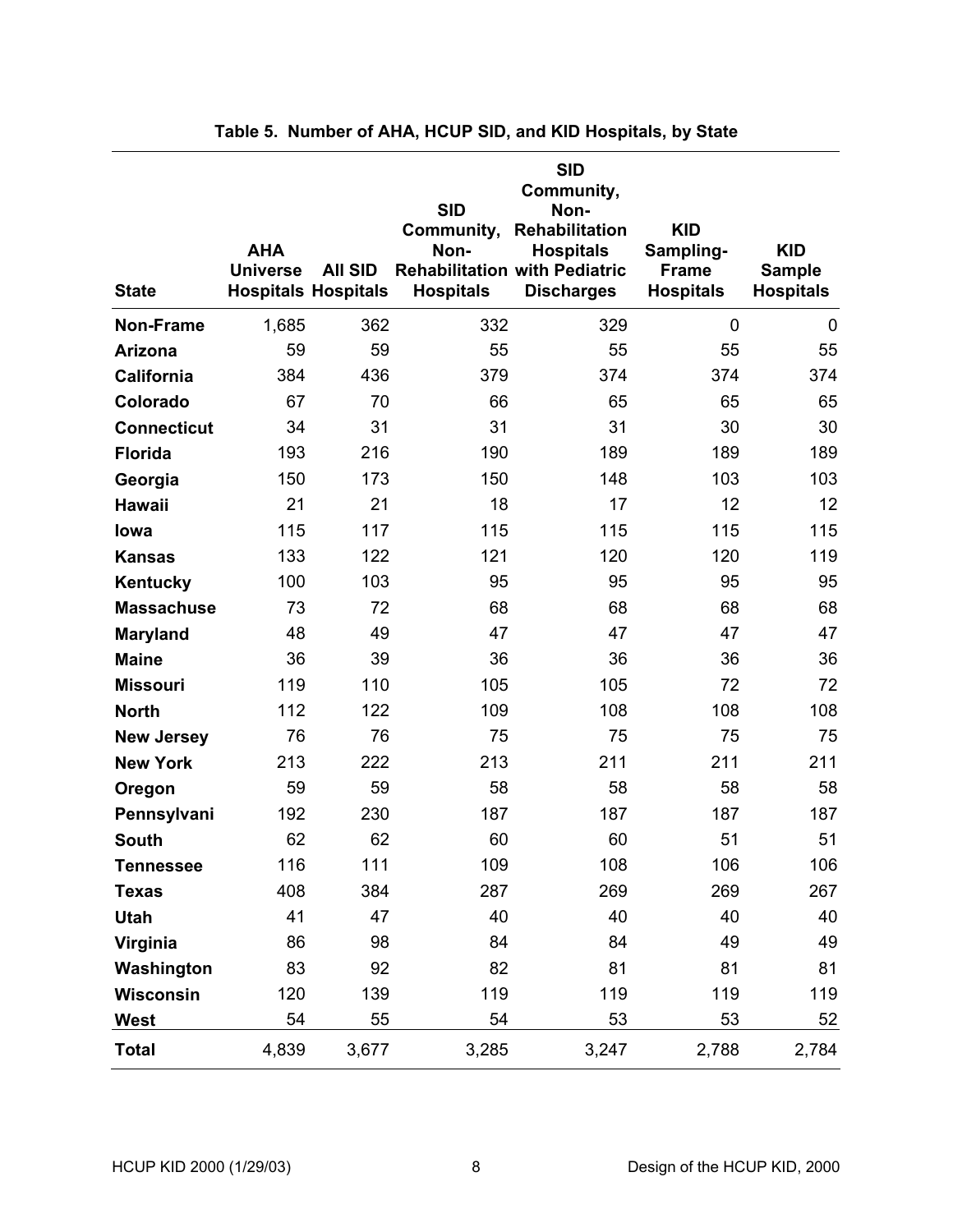#### <span id="page-15-0"></span>**SAMPLE DESIGN**

#### **Design Considerations**

The overall design objective was to select a sample of pediatric discharges that accurately represents the target universe, which includes discharges outside the frame (with zero probability of selection). Moreover, this sample was to be geographically dispersed, yet drawn only from data supplied by HCUP State Partners.

It should be possible, for example, to estimate DRG-specific average lengths of stay across all U.S. hospitals using weighted average lengths of stay, based on averages or regression coefficients calculated from the KID. Ideally, relationships among outcomes and their correlates calculated from the KID should hold across all U.S. hospitals. However, since the 2000 KID includes data from only 27 HCUP State Partners, some estimates may differ from the U.S. When possible, estimates based on the KID should be checked against national benchmarks, such as the National Hospital Discharge Survey, to determine the appropriateness of the KID for specific analyses. (Refer to the report *HCUP Kids' Inpatient Database Comparative Analysis, 1997,* which is available on the 1997 KID Documentation CD-ROM and on the HCUP Website at [http://www.ahrq.gov/data/hcup/](http://www.ahrq.gov/data/hcup).)

In order to sample and weight births up to the number of births reported by the AHA, which reports in-hospital births, the KID development team wanted to identify all in-hospital births in the KID data. We also wanted to further separate the in-hospital births into uncomplicated "normal" births and complicated births. We sampled uncomplicated births at a lower rate because they have little variation in their outcomes.

To determine the best way to identify in-hospital births, during the development of the 1997 KID, we ran cross-tabulations of different combinations of variables on all cases that had any of the following possible birth indicators: age of zero days (AGEDAY=0), neonatal diagnosis (NEOMAT>=2), neonatal MDC (MDC 15), or admission type of birth (ATYPE=4). Based on reviews of the cross-tabulations, the MDC 15 DRG definitions, and ICD-9-CM birth codes, the following screen was selected for births: an in-hospital birth diagnosis code (any DX code in the range V3000 - V3901 with a fourth digit of zero and a fifth digit of zero or one), without an admission source of another hospital or health facility (ASOURCE not equal to 2 or 3).

We classified neonates transferred from other facilities as pediatric non-births because they are not included in births reported by the AHA. An age of zero days was not a reliable in-hospital birth indicator since neonates transferred from another hospital or born before admission to the hospital could also have an age of zero days. There were also some cases with birth diagnoses, but with ages of a few days. Since the HCUP data are already edited for neonatal diagnoses inconsistent with age, we did not include any age criteria in the in-hospital birth screen.

"Normal" uncomplicated in-hospital births are identified as cases that meet the above screen and are in DRG 391, "Normal Newborn." Less than one percent of the cases in DRG 391 do not meet the in-hospital birth screen. These cases have diagnoses that imply a newborn, but do not specifically indicate an in-hospital birth. It is possible that some of these may have actually been born in the hospital but lacked the proper V3nnn code. Others, however, may be readmissions or may have been born before admission to the hospital and did not receive a V3nnn code. Less than 0.2% of cases in DRG 391 have an admission type of newborn (ATYPE = 4) but do not meet the in-hospital birth screen.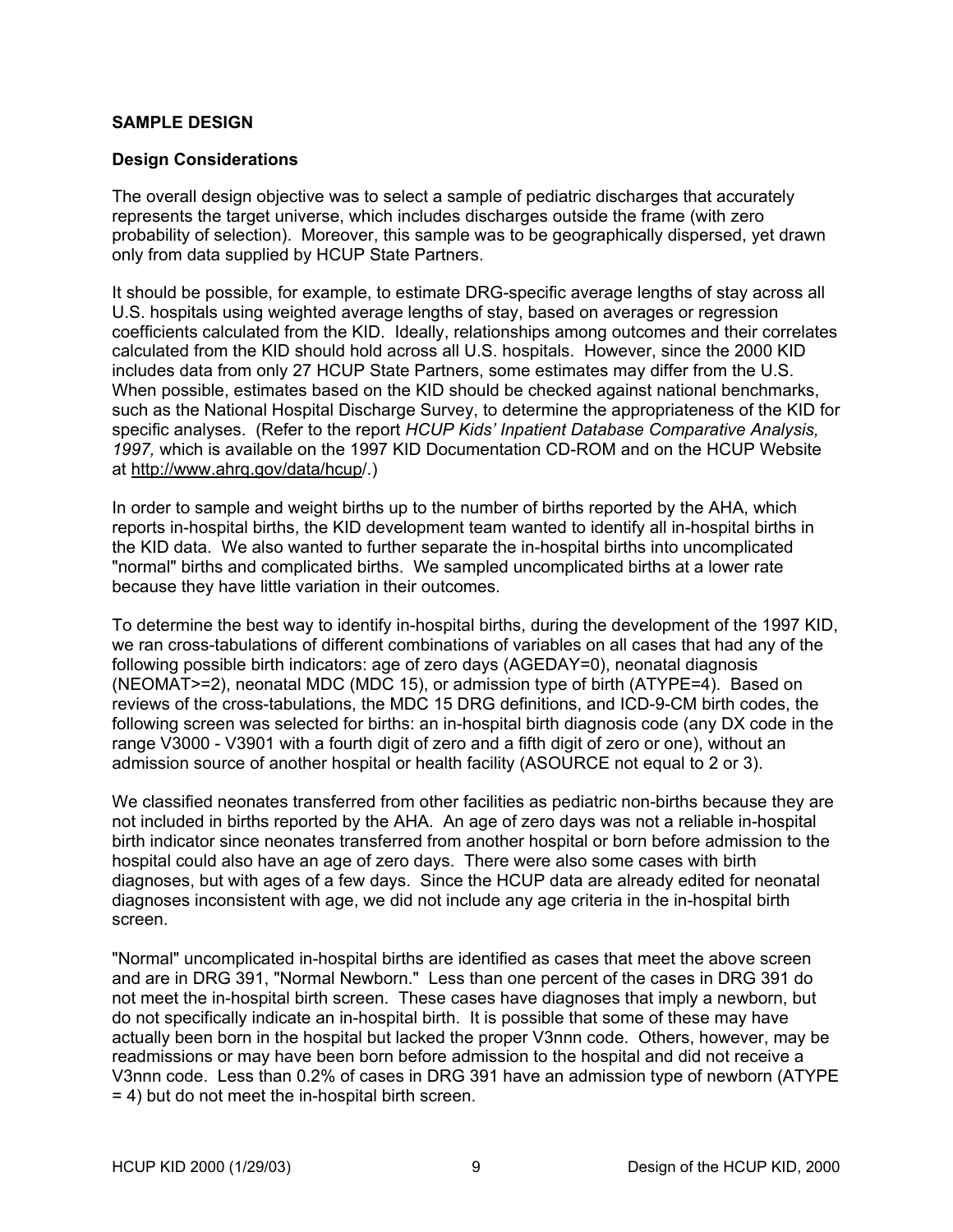<span id="page-16-0"></span>Using the above in-hospital birth screen, we identified 2,672,707 in-hospital births in community, non-rehabilitation hospitals in the 2000 KID compared to 2,705,106 births reported by the AHA in these hospitals. There were 32,399 more births reported by the AHA, a difference of about 1.2%.

# **Sampling Procedure**

Unlike the NIS, we did not execute a two-stage sampling procedure. Instead, the KID includes a sample of pediatric discharges from all hospitals in the sampling frame. For the sampling, we stratified the pediatric discharges by uncomplicated in-hospital birth, complicated in-hospital birth, and pediatric non-birth. To further ensure an accurate representation of each hospital's pediatric case-mix, we also sorted the discharges by state, hospital, DRG, and a random number within each DRG. We then used systematic random sampling to select 10 percent of uncomplicated in-hospital births and 80 percent of other pediatric cases from each frame hospital.

It should be observed that, for the NIS, states wanted to make it difficult or impossible to identify individual hospitals in part because the NIS included 100% of the discharges from hospitals in the NIS sample. Consequently, outcomes could have been estimated without sampling error for individual hospitals that could be identified in the sample. However, the KID includes fewer than 100% of the pediatric discharges for each hospital in the database. Therefore, researchers will not be able to calculate hospital-specific outcomes with certainty.

# **SAMPLE WEIGHTS**

To obtain national estimates, we developed discharge weights using the AHA universe as the standard. For the weights, we post-stratified hospitals on six characteristics contained in the AHA hospital files. These were the same characteristics used to define the NIS sampling strata, with the addition of an additional stratum for freestanding children's hospitals. We also stratified the KID discharges by whether the discharge was an uncomplicated in-hospital birth, a complicated in-hospital birth, or a non-newborn pediatric discharge. If there were fewer than two frame hospitals, 30 uncomplicated births, 30 complicated births, and 30 non-birth pediatric discharges sampled in a stratum, we merged that stratum with an "adjacent" stratum containing hospitals with similar characteristics.

The discharge weights were created by stratum in proportion to the number of AHA newborns for newborns and in proportion to the number of non-newborn AHA discharges for nonnewborns. Refer to the report *Design of the HCUP Kids' Inpatient Database (KID), 1997*, for a discussion of the analysis and development of the KID weighting scheme. This report is available on the 1997 KID Documentation CD-ROM and on the HCUP Website at [http://www.ahrq.gov/data/hcup/](http://www.ahrq.gov/data/hcup).

We used NACHRI data to help verify and correct the AHA list of children's hospitals in the target universe. Many of these children's hospitals are units of larger institutions (AHA hospital type 10). Consequently, we do not have separate reporting for them either in the AHA survey or in the HCUP SID. However, data analysts may find it useful to identify hospitals that contain children's units within them.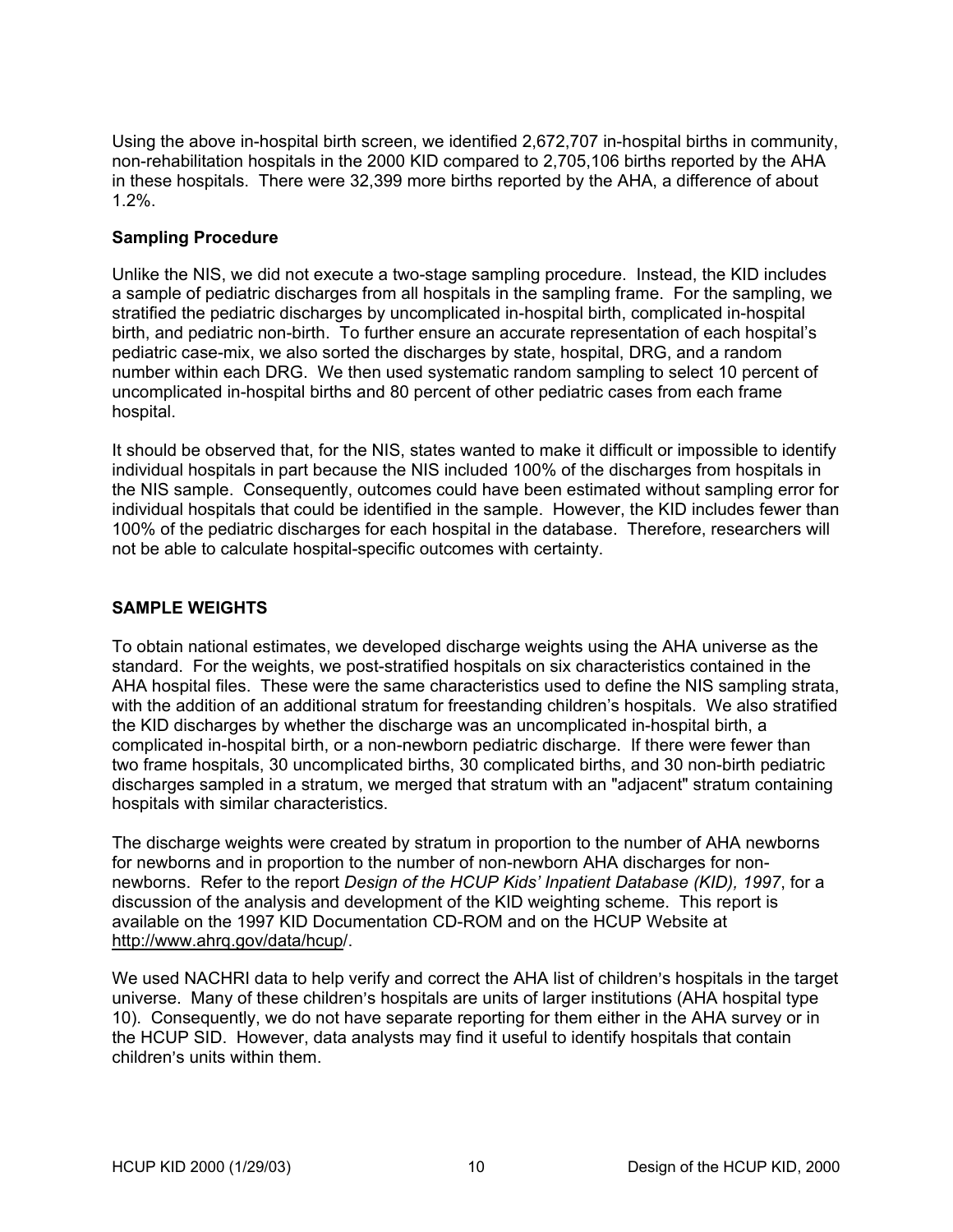# <span id="page-17-0"></span>**Discharge Weights**

The discharge weights usually are constant for all discharges of the same type (uncomplicated in-hospital birth, complicated in-hospital birth, other pediatric discharge) within a stratum. The only exceptions are for strata with sample hospitals that, according to the AHA files, were open for the entire year but contributed less than their full year of data to the KID. For those hospitals, we *adjusted* the number of observed discharges by a factor 4 ) Q, where Q was the number of calendar quarters that the hospital contributed discharges to the KID. For example, when a sample hospital contributed only two quarters of discharge data to the KID, the *adjusted* number of discharges was double the observed number.

With that minor adjustment, each discharge weight is essentially equal to the number of AHA universe discharges that each sampled discharge represents in its stratum. This calculation was possible because the numbers of total discharges and births were available for every hospital in the universe from the AHA files.

Discharge weights to the universe were calculated by post-stratification. Hospitals were stratified on geographic region, urban/rural location, teaching status, bed size, control, and hospital type. In some instances, strata were collapsed for sample weight calculations. Within stratum k, for hospital i, each KID sample discharge's universe weight was calculated as:

$$
W_{ik} = [T_k / (R_k * A_k)] * (4) Q_i)
$$

In the birth strata (both complicated and uncomplicated):

- $T_k$  is the total number of births reported in the AHA survey.
- $\bullet$  A<sub>k</sub> is the total number of adjusted births in the restricted sampling frame.
- In the uncomplicated birth strata,  $R_k$  is the frame sampling rate for uncomplicated in-hospital births calculated as (sum of adjusted number sampled)/(sum of adjusted number in the restricted frame).
- In the complicated birth strata,  $R_k$  is the frame sampling rate for complicated inhospital births.

In the non-newborn strata:

- $\bullet$   $\mathsf{T}_k$  is the total number of non-newborns reported in the AHA survey.
- $A_k$  is the total number of adjusted non-newborn discharges in the sampling frame.
- $R_k$  is the frame sampling rate for non-newborns from all non-newborn discharges in the sampling frame.

 $Q_i$  is the number of quarters of discharge data contributed by hospital i to the KID (usually  $Q_i =$ 4).

 $T_k$  /  $A_k$  estimates the number of discharges in the population that is represented by each discharge in the sampling frame.  $R_k$  adjusts for the fact that we are taking a sample of the frame in each stratum.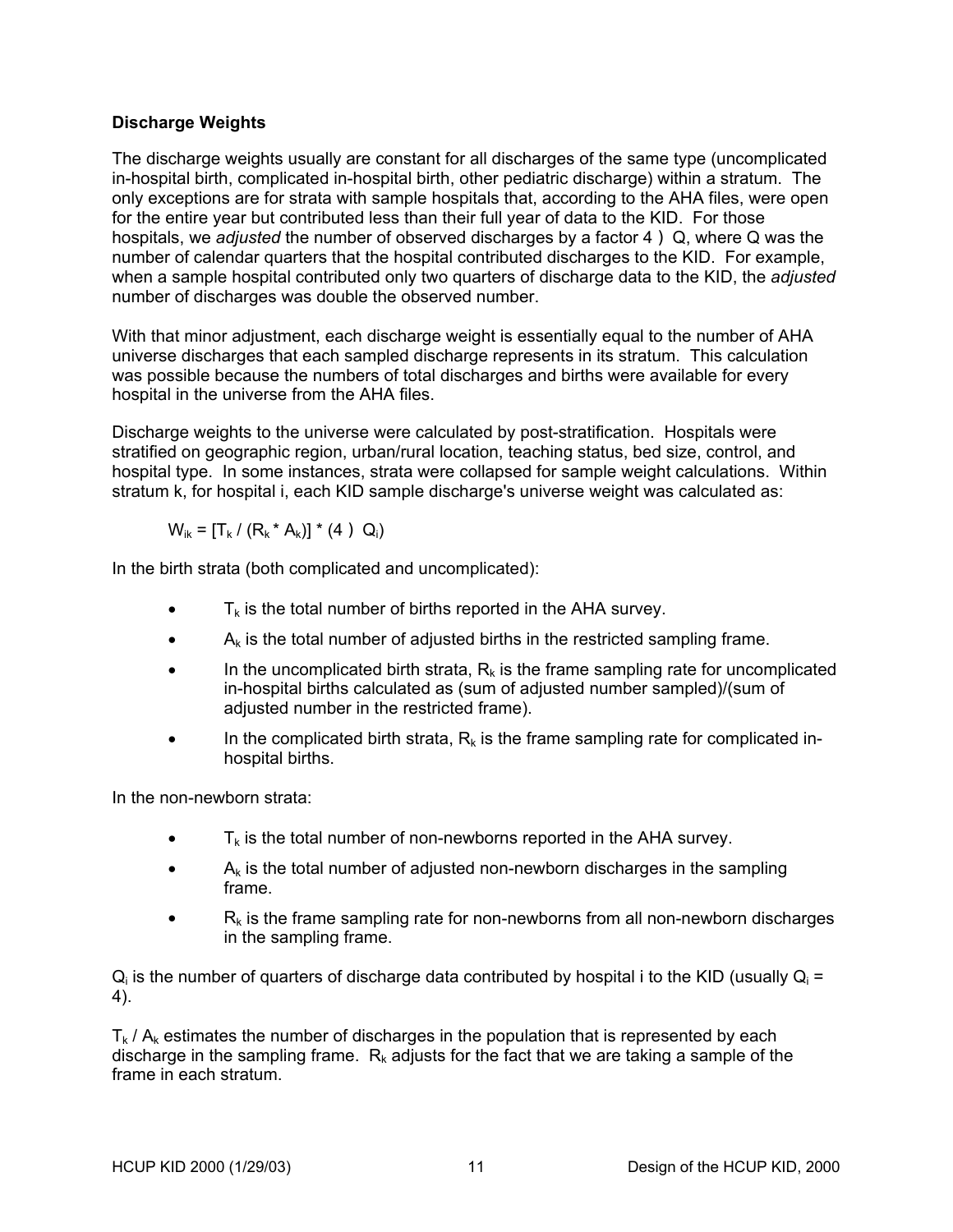<span id="page-18-0"></span>Uncomplicated in-hospital births were sampled at a lower rate than other discharges because the variation in hospital outcomes for uncomplicated births is considerably less than that of other pediatric cases and because we expect research to focus much more on other pediatric patients. We sampled uncomplicated births at the nominal rate of 10 percent and sampled other pediatric discharges at the nominal rate of 80 percent from the discharges available in the (restricted) frame. To avoid rounding errors in the weights calculation, the actual sampling rate for a discharge type (uncomplicated in-hospital birth, complicated in-hospital birth, or non-birth pediatric discharge) in stratum  $k$ ,  $R_k$ , was calculated as follows:

- $R_{k} = S_{k} / H_{k}$
- $S_k$  is the number of adjusted discharges sampled for the discharge type in stratum k.
- $\bullet$  H<sub>k</sub> is the number of adjusted discharges in the sampling frame for the discharge type in stratum k.

The AHA birth counts include both uncomplicated and complicated births. Therefore, the weights in the uncomplicated birth strata implicitly assume that the proportion of births that are uncomplicated in the frame is representative of the proportion of births that are uncomplicated in the population for each stratum. A similar assumption is made for complicated newborns.

Similarly, the non-birth AHA discharge counts include all non-birth discharges, not just non-birth pediatric discharges. Consequently, the weights in the non-birth strata implicitly assume that the proportion of discharges that are non-birth pediatric across the HCUP SID hospitals is the same as the proportion of discharges that are non-birth pediatric across the universe of AHA hospitals, in the aggregate within each stratum.

# **Weight Data Elements**

In addition to the regular discharge weight data element, DISCWT, the 2000 KID contains a new discharge weight data element named DISCWTCHARGE. Texas discharges were not included in the calculation of DISCWTCHARGE. This data element was set to zero for all Texas discharges because total charges were not available for the first half of the year from that state. Consequently, DISCWTCHARGE differs from DISCWT for hospitals in the South.

To produce national estimates, use DISCWT or DISCWTCHARGE to weight sampled discharges in the Core file to the discharges from all U.S. community, non-rehabilitation hospitals. For the 2000 KID, DISCWT should be used to create national estimates for all analyses except those that involve total charges, and DISCWTCHARGE should be used to create national estimates of total charges. In the 1997 KID, DISCWTCHARGE is not available, and DISCWT should be used to create all national estimates.

# **THE 2000 KID SAMPLE**

There were 2,788 hospitals in the 2000 sampling frame, a 10% increase from the 1997 KID. The final 2000 KID sample included 2,516,833 discharges of children from 2,784 hospitals drawn from 27 frame states representing each region of the United States. The 2000 KID is larger than the 1997 KID across several dimensions:

• The number of states included increased from 22 to 27.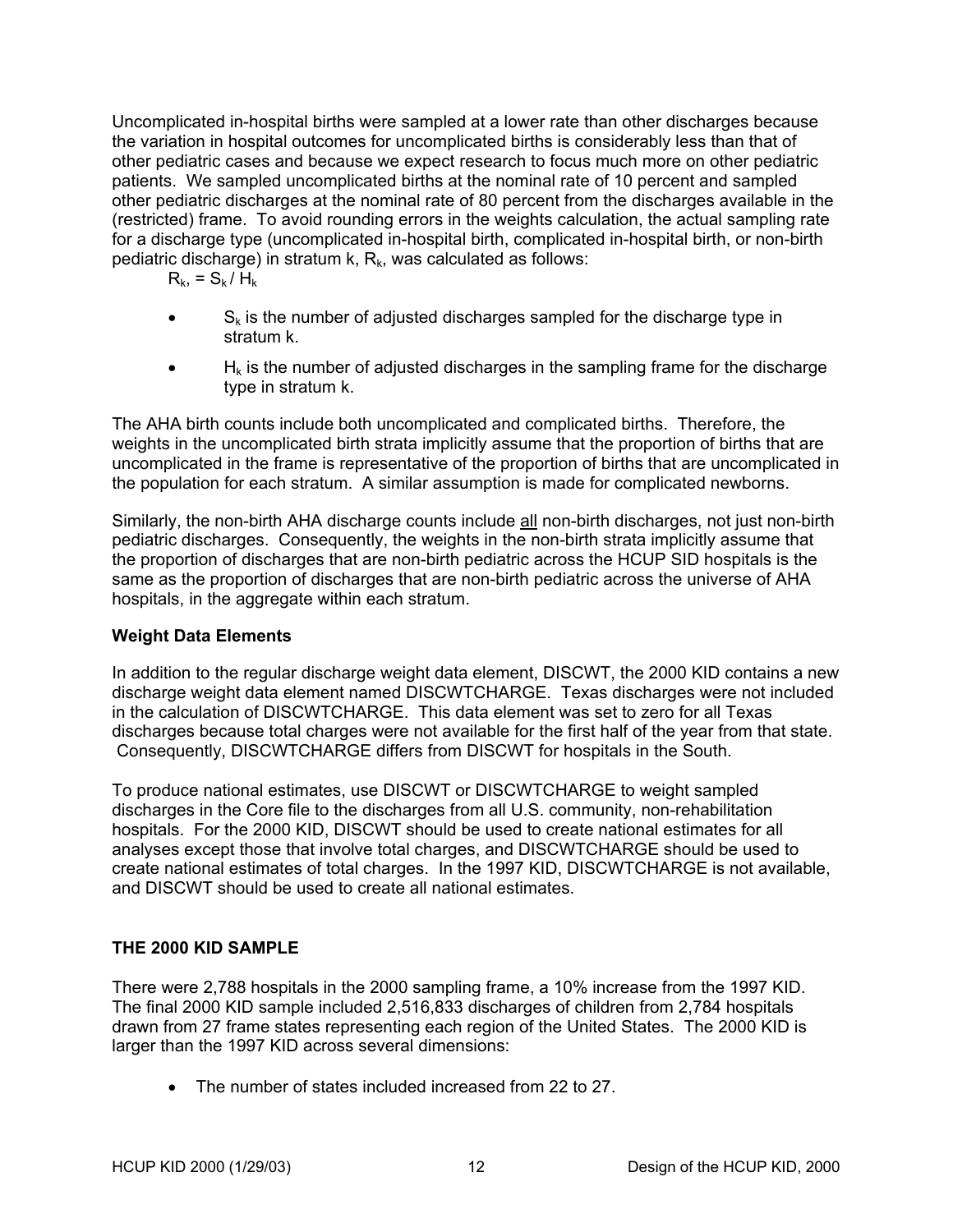- The number of hospitals included increased from 2,521 to 2,784.
- The number of discharges increased from 1.9 million to 2.5 million.

<span id="page-19-0"></span>[Table 6](#page-19-1) summarizes the numbers of hospitals and discharges for children's hospitals and other hospitals. For each hospital type, the table shows the number of:

- AHA universe hospitals and total discharges, including births
- Pediatric discharges from non-rehabilitation community hospitals in the SID
- KID nationwide hospitals and discharges.

#### <span id="page-19-1"></span>**Table 6. Numbers of Hospitals and Discharges in AHA Universe, HCUP SID and KID, by Hospital Type, 2000**

| <b>Hospital</b><br><b>Type</b>         | <b>AHA</b><br><b>Universe</b><br><b>Hospitals</b> | <b>AHA</b><br><b>Discharges</b><br>(Including<br>Births) | <b>SID</b><br>Community,<br>Non-<br><b>Rehabilitation</b><br><b>Hospitals with</b><br><b>Pediatric</b><br><b>Discharges</b> | <b>SID</b><br><b>Pediatric</b><br><b>Discharges</b> | <b>KID</b><br><b>Hospitals</b> | <b>KID</b><br><b>Pediatric</b><br><b>Discharges</b> |
|----------------------------------------|---------------------------------------------------|----------------------------------------------------------|-----------------------------------------------------------------------------------------------------------------------------|-----------------------------------------------------|--------------------------------|-----------------------------------------------------|
| Not a<br>Children's<br><b>Hospital</b> | 4,765                                             | 35,937,297                                               | 3,210                                                                                                                       | 5,302,275                                           | 2,754                          | 2.314.466                                           |
| Children's<br><b>Hospital</b>          | 74                                                | 480,268                                                  | 37                                                                                                                          | 320,109                                             | 30                             | 202,367                                             |
| <b>Total</b>                           | 4,839                                             | 36,417,565                                               | 3,247                                                                                                                       | 5,622,384                                           | 2,784                          | 2,516,833                                           |

[Table 7](#page-20-1) summarizes the 2000 KID hospital sample by geographic region. For each region, the table shows the number of:

- AHA universe hospitals and total discharges, including births
- Pediatric discharges from non-rehabilitation community hospitals in the HCUP SID
- KID nationwide sample hospitals and discharges.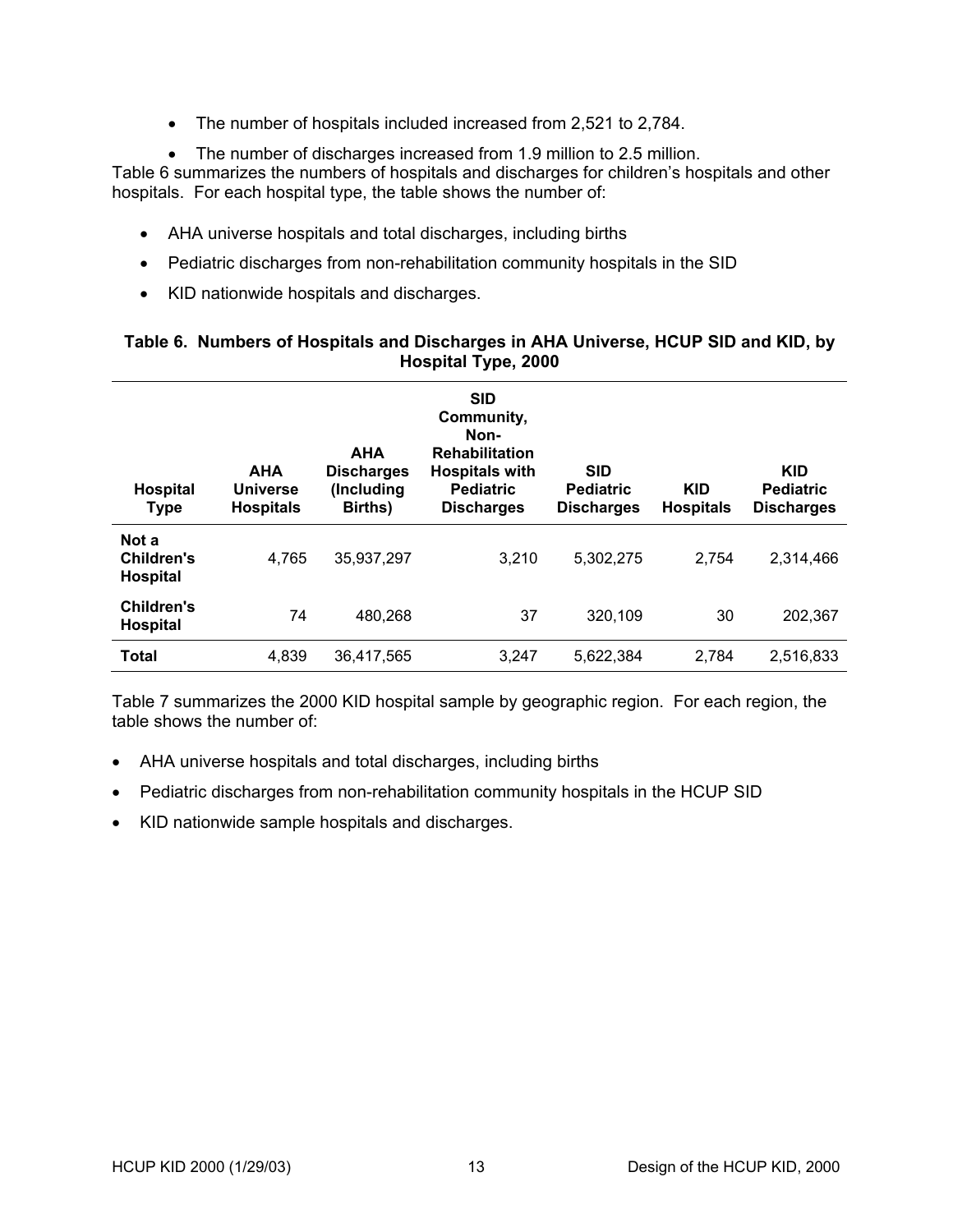#### **Region AHA Universe Hospitals AHA Discharges (Including Births) SID Community, Non-Rehabilitation Hospitals with Pediatric Discharges SID Pediatric Discharges KID Hospitals Percent of AHA Hospitals in KID KID Pediatric Discharges Northeast** 675 7,349,649 608 1,178,096 607 89.93% 617,486 **Midwest** 1,398 8,426,138 788 952,421 425 30.40% 176,569 **South** 1,860 13,714,943 1,161 2,064,275 1,067 57.37% 1,015,791

#### <span id="page-20-1"></span><span id="page-20-0"></span>**Table 7. Number of Hospitals and Discharges in AHA Universe, HCUP SID and KID, by Region, 2000**

For example, in 2000, the Northeast region contained 675 hospitals in the AHA universe. Of these, 608 with pediatric discharges are available in the SID, and 607 appeared in the KID.

**West** 906 6,926,835 690 1,427,592 685 75.61% 706,987 **Total** 4,839 36,417,565 3,247 5,622,384 2,784 57.53% 2,516,833

[Table 8](#page-20-2) summarizes the estimated U.S. population on July 1, [2](#page-27-2)000<sup>2</sup>, by geographic region. For each region, the table shows:

- The estimated U.S. population
- The estimated population of states in the 2000 KID
- The percentage of estimated U.S. population included in KID states.

| <b>Region</b>    | <b>Estimated</b><br><b>U.S. Population</b> | <b>Population of</b><br><b>KID States</b> | Percent of U.S.<br><b>Population</b><br>in KID States |
|------------------|--------------------------------------------|-------------------------------------------|-------------------------------------------------------|
| <b>Northeast</b> | 53,644,868                                 | 50,745,042                                | 94.6                                                  |
| <b>Midwest</b>   | 64,473,034                                 | 16,595,055                                | 25.7                                                  |
| South            | 100,562,076                                | 81,302,933                                | 80.8                                                  |
| West             | 63,444,653                                 | 56,280,631                                | 88.7                                                  |
| <b>Total</b>     | 282,124,631                                | 204,923,661                               | 72.6                                                  |

#### <span id="page-20-2"></span>**Table 8. Percentage of U.S. Population in 2000 KID States, by Region**

For example, the estimated population of the Northeast on July 1, 2000, was 53,644,868. The estimated population on July 1, 2000, of states in the Northeast that were included in the 2000 KID was 50,745,042. This represents 94.6% of the total Northeast population. The percentage of estimated U.S. population included in states in the 2000 KID was almost as high in the West (88.7%), but was much lower in the Midwest (25.7%). The five Southern states added for 2000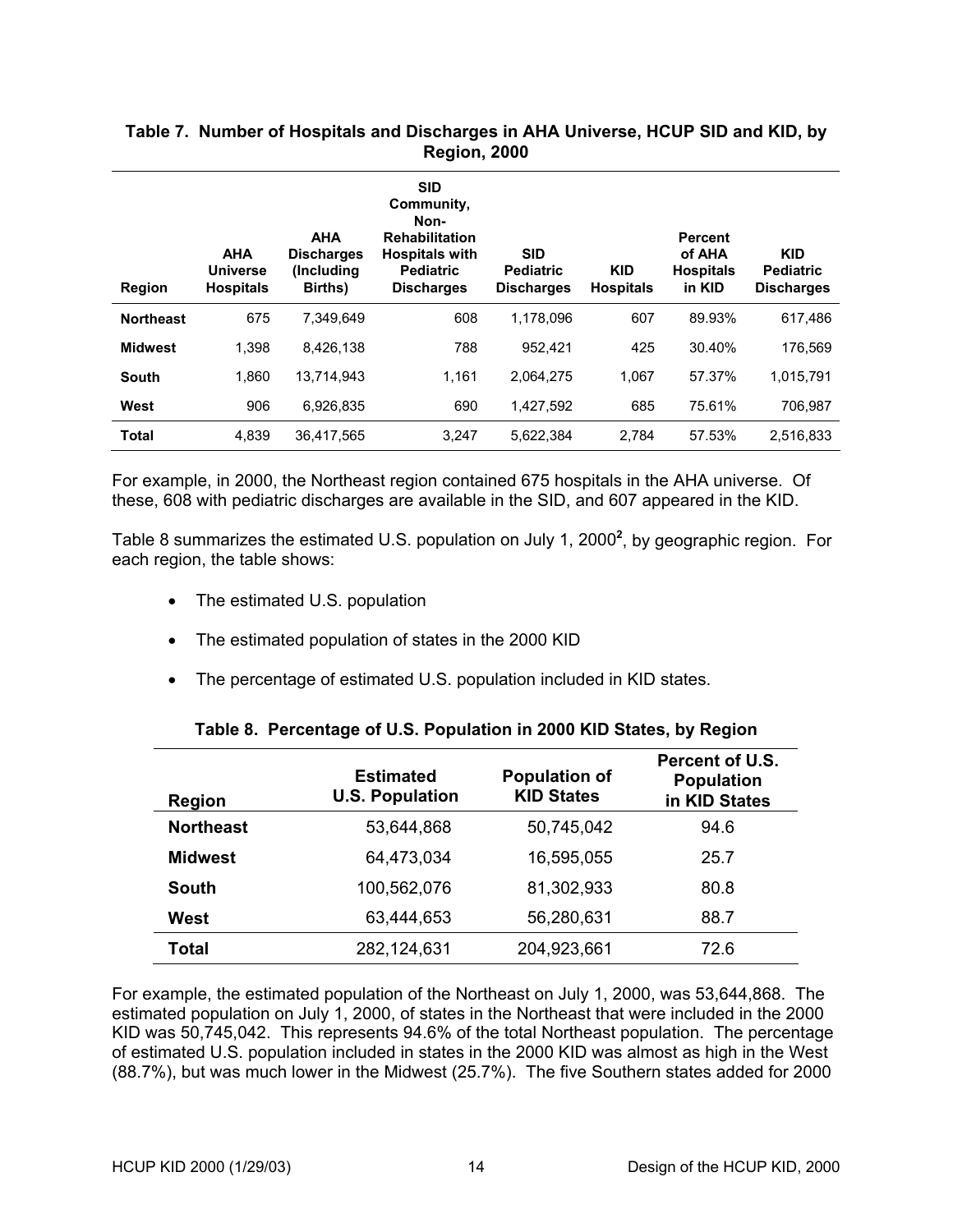have substantially increased the percentage of the Southern population represented, from 38.7% in the 1997 KID to 80.8% in the 2000 KID.

[Table 9](#page-22-1) shows the number of hospitals and discharges in the AHA universe, in SID community, non-rehabilitation hospitals with pediatric discharges, and in the KID for each state in the sampling frame for 2000. Some states have fewer hospitals in the KID than the number of HCUP SID hospitals with pediatric discharges in the state for one or both of the following reasons: 1) four hospitals have so few pediatric discharges that none were selected for the nationwide sample; and 2) as previously described, Connecticut, Georgia, Hawaii, South Carolina, Tennessee, Missouri, and Virginia restricted which hospitals could be included in the KID.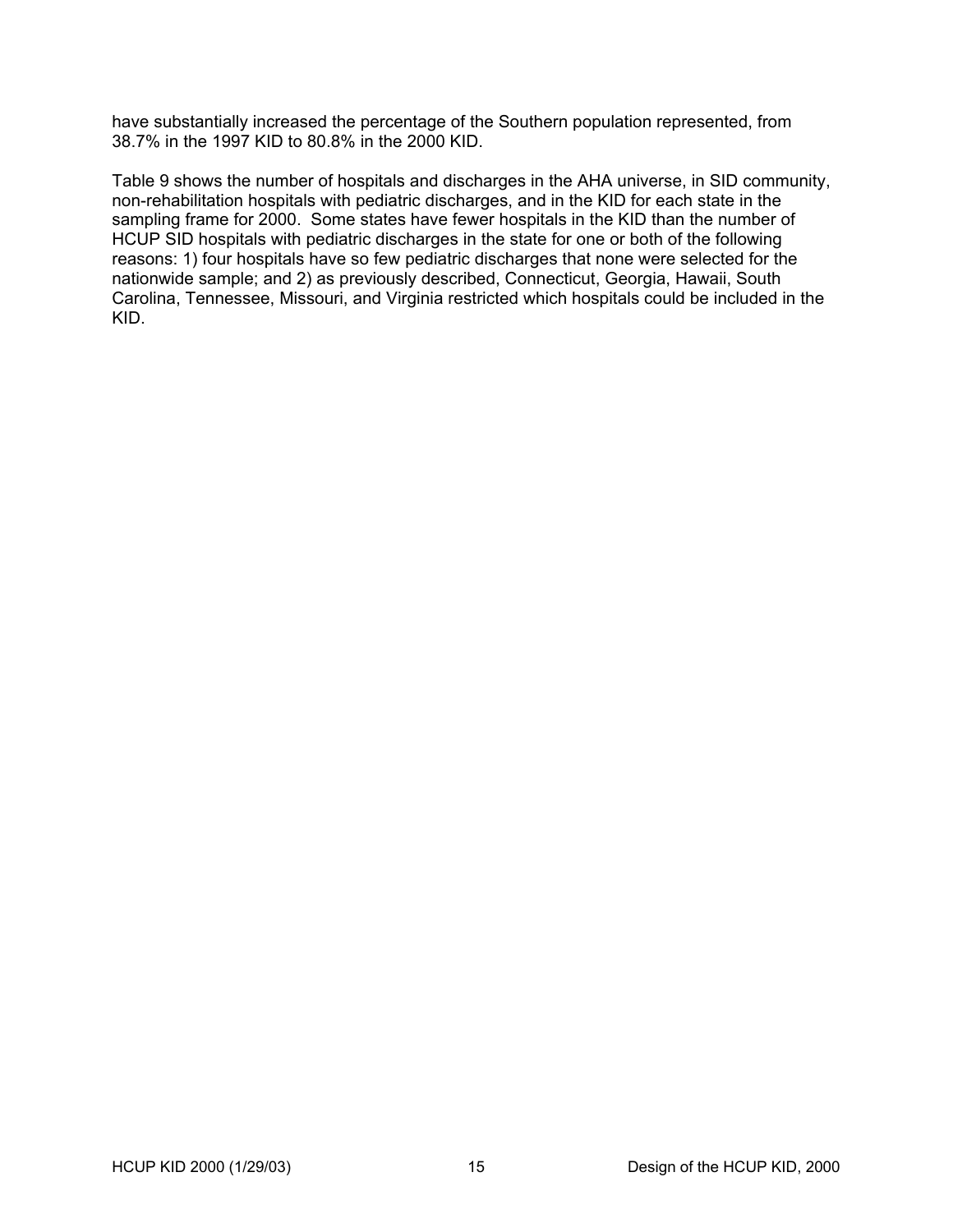|                       |                                                   |                                                          | <b>SID</b><br>Community,<br>Non-                                          |                                                     |                                |                                                     |
|-----------------------|---------------------------------------------------|----------------------------------------------------------|---------------------------------------------------------------------------|-----------------------------------------------------|--------------------------------|-----------------------------------------------------|
| <b>State</b>          | <b>AHA</b><br><b>Universe</b><br><b>Hospitals</b> | <b>AHA</b><br><b>Discharges</b><br>(including<br>births) | Rehabilitation<br><b>Hospitals</b><br>with Pediatric<br><b>Discharges</b> | <b>SID</b><br><b>Pediatric</b><br><b>Discharges</b> | <b>KID</b><br><b>Hospitals</b> | <b>KID</b><br><b>Pediatric</b><br><b>Discharges</b> |
| Non-Frame             | 1,685                                             | 10,346,143                                               | 329                                                                       | 554,244                                             | $\mathbf 0$                    | 0                                                   |
| <b>Arizona</b>        | 59                                                | 606,450                                                  | 55                                                                        | 142,931                                             | 55                             | 73,253                                              |
| California            | 384                                               | 3,800,576                                                | 374                                                                       | 875,615                                             | 374                            | 434,913                                             |
| Colorado              | 67                                                | 453,135                                                  | 65                                                                        | 105,382                                             | 65                             | 53,062                                              |
| <b>Connecticut</b>    | 34                                                | 388,905                                                  | 31                                                                        | 72,641                                              | 30                             | 31,654                                              |
| <b>Florida</b>        | 193                                               | 2,281,770                                                | 189                                                                       | 379,562                                             | 189                            | 217,268                                             |
| Georgia               | 150                                               | 974,507                                                  | 148                                                                       | 220,801                                             | 103                            | 70,399                                              |
| Hawaii                | 21                                                | 109,807                                                  | 17                                                                        | 24,407                                              | 12                             | 10,887                                              |
| lowa                  | 115                                               | 385,380                                                  | 115                                                                       | 69,470                                              | 115                            | 35,519                                              |
| <b>Kansas</b>         | 133                                               | 340,185                                                  | 120                                                                       | 62,247                                              | 119                            | 31,397                                              |
| Kentucky              | 100                                               | 617,652                                                  | 95                                                                        | 89,429                                              | 95                             | 48,867                                              |
| <b>Massachusetts</b>  | 73                                                | 792,642                                                  | 68                                                                        | 139,252                                             | 68                             | 71,392                                              |
| <b>Maryland</b>       | 48                                                | 637,909                                                  | 47                                                                        | 115,211                                             | 47                             | 63,933                                              |
| <b>Maine</b>          | 36                                                | 157,478                                                  | 36                                                                        | 25,141                                              | 36                             | 14,002                                              |
| <b>Missouri</b>       | 119                                               | 822,011                                                  | 105                                                                       | 145,044                                             | 72                             | 48,091                                              |
| <b>North Carolina</b> | 112                                               | 1,077,957                                                | 108                                                                       | 199,136                                             | 108                            | 103,830                                             |
| <b>New Jersey</b>     | 76                                                | 1,167,820                                                | 75                                                                        | 196,735                                             | 75                             | 102,282                                             |
| <b>New York</b>       | 213                                               | 2,666,558                                                | 211                                                                       | 462,725                                             | 211                            | 242,679                                             |
| Oregon                | 59                                                | 372,518                                                  | 58                                                                        | 76,002                                              | 58                             | 35,802                                              |
| Pennsylvania          | 192                                               | 1,865,167                                                | 187                                                                       | 281,602                                             | 187                            | 155,477                                             |
| <b>South Carolina</b> | 62                                                | 538,833                                                  | 60                                                                        | 103,617                                             | 51                             | 48,001                                              |
| <b>Tennessee</b>      | 116                                               | 792,386                                                  | 108                                                                       | 147,402                                             | 106                            | 76,778                                              |
| <b>Texas</b>          | 408                                               | 2,674,629                                                | 269                                                                       | 608,782                                             | 267                            | 309,879                                             |
| <b>Utah</b>           | 41                                                | 238,193                                                  | 40                                                                        | 75,724                                              | 40                             | 36,004                                              |
| Virginia              | 86                                                | 810,965                                                  | 84                                                                        | 159,201                                             | 49                             | 53,608                                              |
| Washington            | 83                                                | 573,673                                                  | 81                                                                        | 127,531                                             | 81                             | 63,066                                              |
| Wisconsin             | 120                                               | 625,842                                                  | 119                                                                       | 121,416                                             | 119                            | 61,562                                              |
| <b>West Virginia</b>  | 54                                                | 298,474                                                  | 53                                                                        | 41,134                                              | 52                             | 23,228                                              |
| <b>Total</b>          | 4,839                                             | 36,417,565                                               | 3,247                                                                     | 5,622,384                                           | 2,784                          | 2,516,833                                           |

<span id="page-22-1"></span><span id="page-22-0"></span>**Table 9. Number of Hospitals and Discharges in AHA Universe, SID, and KID, by State, 2000**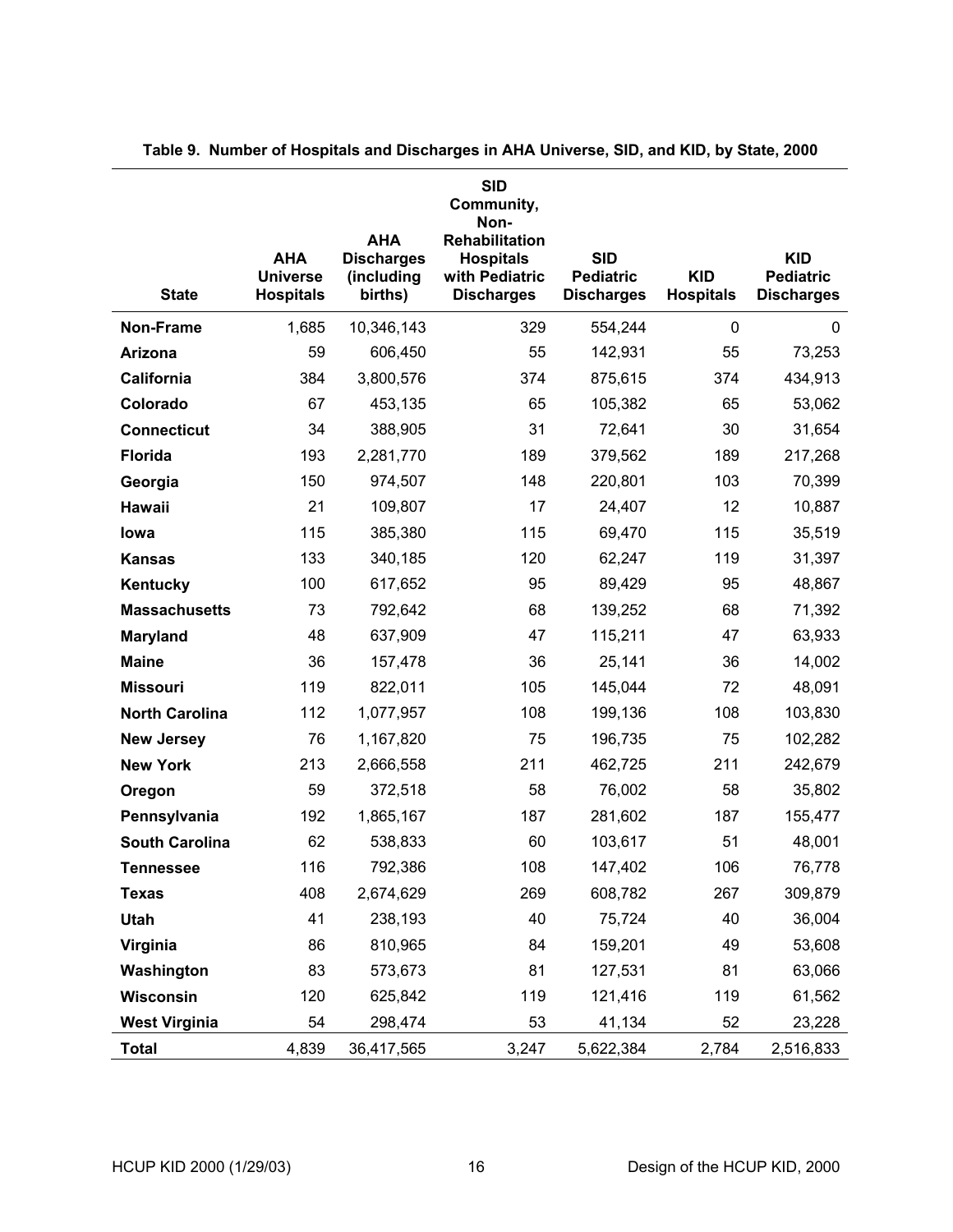<span id="page-23-0"></span>Only 70% of Texas hospitals were supplied to HCUP, as can be seen in [Table 9.](#page-22-1) This is because certain Texas state-licensed hospitals are exempt from statutory reporting requirements. Exempt hospitals include:

- 1. Hospitals that do not seek insurance payment or government reimbursement; and
- 2. Rural providers.

The Texas statute that exempts rural providers from being required to submit data defines a hospital as a rural provider if it:

- (I) Is located in a county that:
	- (A) Has a population estimated by the United States Bureau of the Census to be not more than 35,000 as of July 1 of the most recent year for which county population estimates have been published; or
	- (B) Has a population of more than 35,000, but that does not have more than 100 licensed hospital beds and is not located in an area that is delineated as an urbanized area by the United States Bureau of the Census; and
- (II) Is not a state-owned hospital or a hospital that is managed or directly or indirectly owned by an individual, association, partnership, corporation, or other legal entity that owns or manages one or more other hospitals.

These exemptions apply primarily to the smaller hospitals. As can be seen from [Table 10](#page-23-1) below, small hospitals are substantially less likely to be included in the sampling frame, while larger hospitals are more likely to be included.

| <b>Bed Size</b><br>Category | Non-<br><b>Rehabilitation</b><br><b>AHA</b><br>Community<br><b>Hospitals</b> | <b>AHA</b><br><b>Discharges</b> | <b>Hospitals</b><br>in<br><b>Sampling</b><br><b>Frame</b> | <b>Hospitals</b><br><b>Not</b><br>Included in<br><b>Sampling</b><br><b>Frame</b> | Percent of<br><b>Hospitals</b><br>Included in<br><b>Sampling</b><br><b>Frame</b> | <b>Percent of</b><br><b>Discharges</b><br>Included in<br><b>Sampling</b><br>Frame |
|-----------------------------|------------------------------------------------------------------------------|---------------------------------|-----------------------------------------------------------|----------------------------------------------------------------------------------|----------------------------------------------------------------------------------|-----------------------------------------------------------------------------------|
| <b>Small</b>                | 199                                                                          | 350,660                         | 109                                                       | 90                                                                               | 55%                                                                              | 80%                                                                               |
| <b>Medium</b>               | 127                                                                          | 935,381                         | 99                                                        | 28                                                                               | 78%                                                                              | 92%                                                                               |
| Large                       | 82                                                                           | 1,388,588                       | 79                                                        | 3                                                                                | 96%                                                                              | 99%                                                                               |
| <b>Total</b>                | 408                                                                          | 2,674,629                       | 287                                                       | 121                                                                              | 70%                                                                              | 94%                                                                               |

<span id="page-23-1"></span>

|  | Table 10. Texas Hospitals Included and Excluded from Sampling Frame by Bed Size Category |  |  |  |
|--|------------------------------------------------------------------------------------------|--|--|--|
|  |                                                                                          |  |  |  |

While the number of hospitals omitted appears sizable, [Table](#page-24-1) 11 below shows that the hospitals available to the KID include 94% of AHA inpatient discharges from Texas hospitals. At the hospital level, over 85% of non-profit hospitals and 95% of proprietary hospitals are included in the KID sampling frame.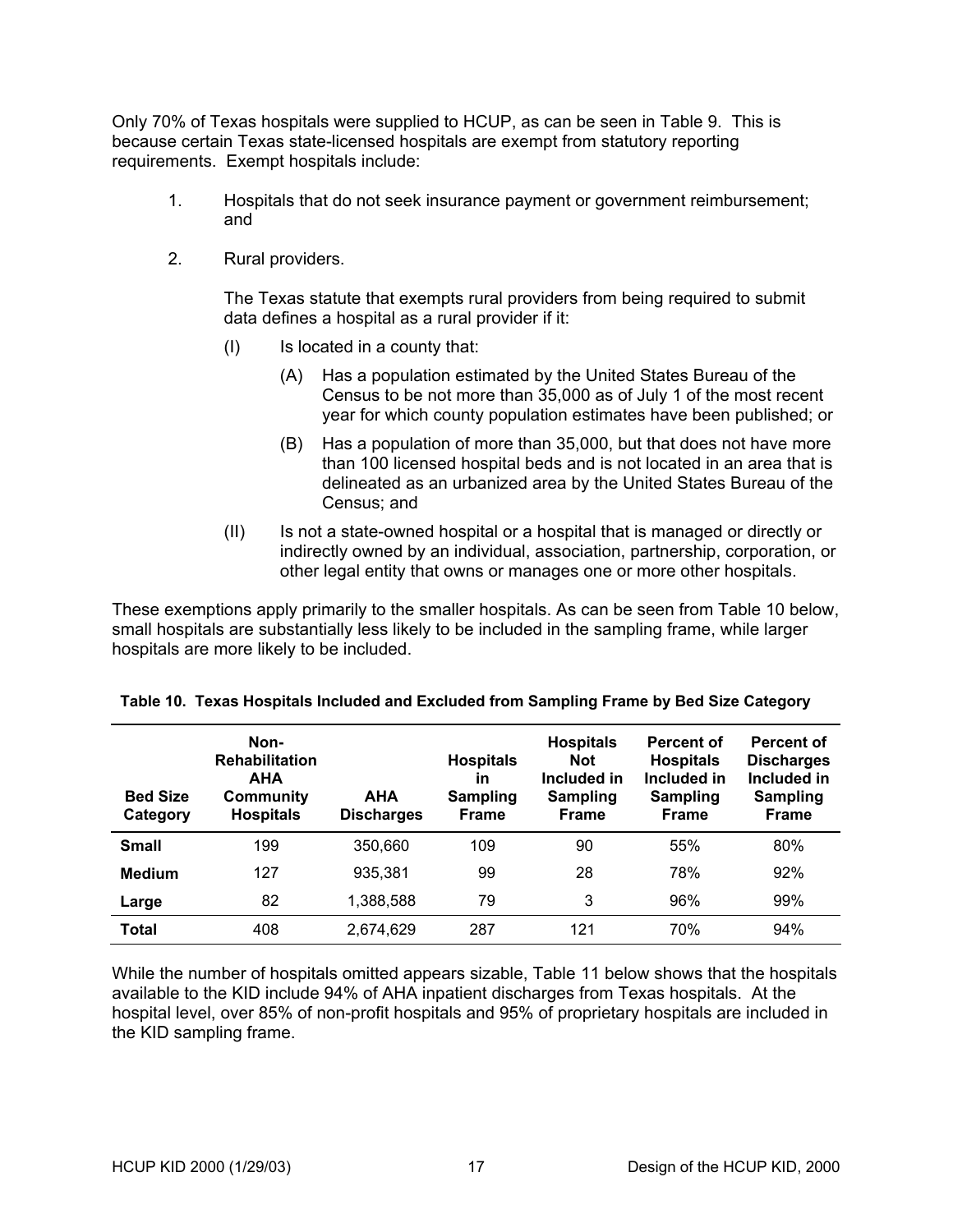<span id="page-24-0"></span>

| Included in<br><b>Sampling</b><br><b>Frame</b> | Control            | Non-<br><b>Rehabilitation</b><br><b>AHA</b><br>Community<br><b>Hospitals</b> | <b>AHA</b><br><b>Discharges</b> | Mean<br><b>Bed</b><br><b>Size</b> | <b>Percent</b><br><b>of</b><br><b>Hospitals</b> | <b>Percent of</b><br><b>Discharges</b> |
|------------------------------------------------|--------------------|------------------------------------------------------------------------------|---------------------------------|-----------------------------------|-------------------------------------------------|----------------------------------------|
|                                                | <b>Public</b>      | 95                                                                           | 103,987                         | 31                                | 73%                                             | 22%                                    |
| <b>No</b>                                      | <b>Non-Profit</b>  | 19                                                                           | 39,193                          | 54                                | 13%                                             | 3%                                     |
|                                                | Proprietary        | 7                                                                            | 14,485                          | 41                                | 5%                                              | 2%                                     |
| <b>Total Hospitals Not In Frame</b>            |                    | 121                                                                          | 157,665                         | 35                                | 30%                                             | 6%                                     |
|                                                |                    |                                                                              |                                 |                                   |                                                 |                                        |
|                                                | <b>Public</b>      | 36                                                                           | 360,358                         | 183                               | 27%                                             | 78%                                    |
| <b>Yes</b>                                     | <b>Non-Profit</b>  | 123                                                                          | 1,294,022                       | 194                               | 87%                                             | 97%                                    |
|                                                | <b>Proprietary</b> | 128                                                                          | 862,584                         | 141                               | 95%                                             | 98%                                    |
| <b>Total Frame Hospitals</b>                   |                    | 287                                                                          | 2,516,964                       | 169                               | 70%                                             | 94%                                    |
| All                                            |                    | 408                                                                          | 2,674,629                       | 130                               | 100%                                            | 100%                                   |

#### <span id="page-24-1"></span>**Table 11. Texas Hospitals and Discharges Included and Excluded from Sampling Frame By Control**

[Table 12](#page-24-2) shows the non-weighted and weighted number of uncomplicated births, complicated births, and pediatric non-births by hospital type in the 2000 KID.

| <b>Hospital Type</b>       | <b>Uncomplicated</b><br><b>Births</b> | Complicated<br><b>Births</b> | <b>Pediatric</b><br><b>Non-Births</b> | <b>Total Pediatric</b><br><b>Discharges</b> |
|----------------------------|---------------------------------------|------------------------------|---------------------------------------|---------------------------------------------|
| Non-Weighted:              |                                       |                              |                                       |                                             |
| Not a Children's Hospital  | 193,018                               | 587,650                      | 1,533,798                             | 2,314,466                                   |
| <b>Children's Hospital</b> | 406                                   | 3,117                        | 198,844                               | 202,367                                     |
| <b>Total</b>               | 193,424                               | 590,767                      | 1,732,642                             | 2,516,833                                   |
| Weighted:                  |                                       |                              |                                       |                                             |
| Not a Children's Hospital  | 2,822,093                             | 1,060,993                    | 2,951,852                             | 6,834,938                                   |
| <b>Children's Hospital</b> | 2,452                                 | 2,351                        | 451,291                               | 456,094                                     |
| <b>Total</b>               | 2,824,545                             | 1,063,344                    | 3,403,143                             | 7,291,032                                   |

# <span id="page-24-2"></span>**Table 12. KID Discharges**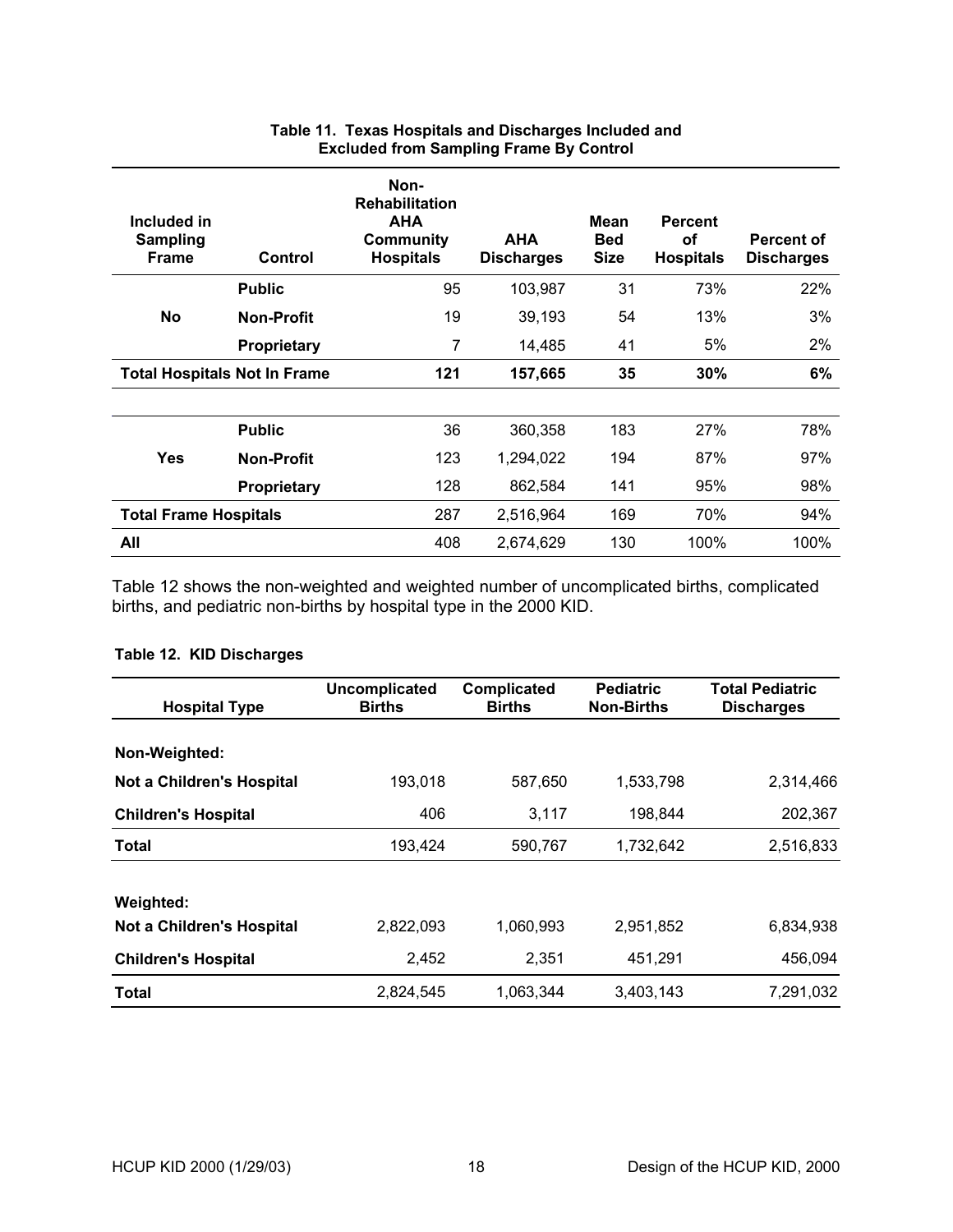#### <span id="page-25-0"></span>**DATA ANALYSIS**

#### **Variance Calculations**

It may be important for researchers to calculate a measure of precision for some estimates based on the KID sample data. Variance estimates must take into account both the sampling design and the form of the statistic. If hospitals inside the frame were similar to hospitals outside the frame, the sample hospitals can be treated as if they were randomly selected from the entire universe of hospitals within each stratum. Discharges were randomly selected from within each hospital. Standard formulas for stratified, two-stage cluster sample without replacement may be used to calculate statistics and their variances in most applications.

A multitude of statistics can be estimated from the KID data. Several computer programs are listed below that calculate statistics and their variances from sample survey data. Some of these programs use general methods of variance calculations (e.g., the jackknife and balanced half-sample replications) that take into account the sampling design. However, it may be desirable to calculate variances using formulas specifically developed for some statistics.

These variance calculations are based on finite-sample theory, which is an appropriate method for obtaining cross-sectional, nationwide estimates of outcomes. According to finite-sample theory, the intent of the estimation process is to obtain estimates that are precise representations of the nationwide population at a specific point in time. In the context of the KID, any estimates that attempt to accurately describe characteristics (such as expenditure and utilization patterns or hospital market factors) and interrelationships among characteristics of hospitals and discharges during a specific year (1997 or 2000) should be governed by finitesample theory.

Alternatively, in the study of hypothetical population outcomes not limited to a specific point in time, the concept of a "superpopulation" may be useful. Analysts may be less interested in specific characteristics from the finite population (and time period) from which the *sample* was drawn, than they are in hypothetical characteristics of a conceptual superpopulation from which any particular finite *population* in a given year might have been drawn. According to this superpopulation model, the nationwide population in a given year is only a snapshot in time of the possible interrelationships among hospital, market, and discharge characteristics. In a given year, all possible interactions between such characteristics may not have been observed, but analysts may wish to predict or simulate interrelationships that may occur in the future.

Under the finite-population model, the variances of estimates approach zero as the sampling fraction approaches one, since the population is defined at that point in time, and because the estimate is for a characteristic as it existed at the time of sampling. This is in contrast to the superpopulation model, which adopts a stochastic viewpoint rather than a deterministic viewpoint. That is, the nationwide population in a particular year is viewed as a random sample of some underlying superpopulation over time. Different methods are used for calculating variances under the two sample theories. The choice of an appropriate method for calculating variances for nationwide estimates depends on the type of measure and the intent of the estimation process.

#### **Computer Software for Variance Calculations**

The hospital weights will be useful for producing hospital-level statistics for analyses that use the *hospital* as the unit of analysis, while the discharge weights will be useful for producing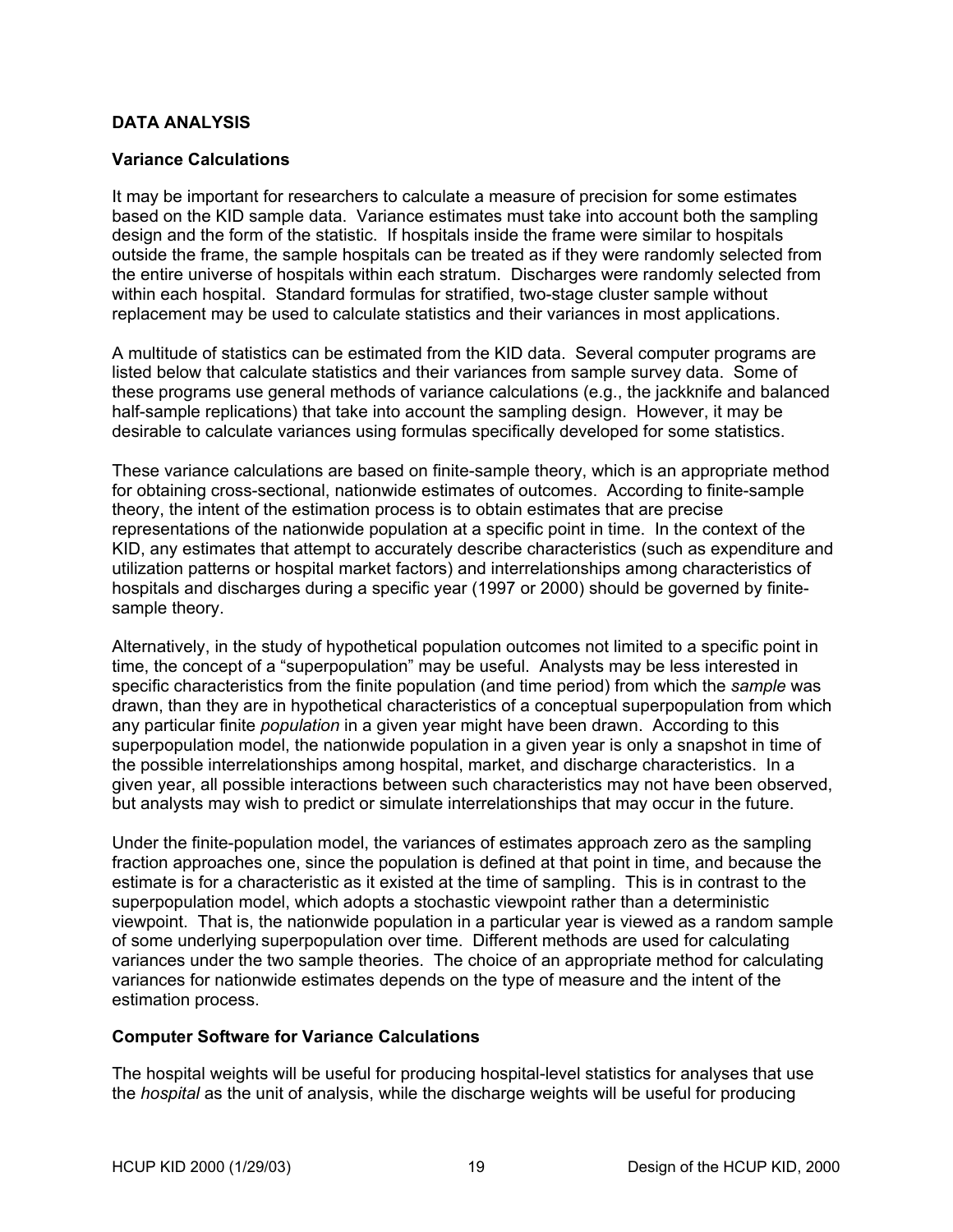discharge-level statistics for analyses that use the *discharge* as the unit of analysis. The discharge weights would be used to weight the sample data in estimating population statistics.

In most cases, computer programs are readily available to perform these calculations. Several statistical programming packages allow weighted analyses. $^3\,$  $^3\,$  $^3\,$  For example, nearly all SAS $^\circ$ (Statistical Analysis System) procedures incorporate weights. In addition, several statistical analysis programs have been developed that specifically calculate statistics and their standard errors from survey data. Version 8 of SAS contains procedures (PROC SURVEYMEANS and PROC SURVEYREG) for calculating statistics based on specific sampling designs. STATA and SUDAAN are two other common statistical software packages that do calculations for numerous statistics arising from the stratified, single-stage cluster sampling design. Examples of the use of SAS, SUDAAN and STATA to calculate variances in the NIS are presented in the special report *Calculating Nationwide Inpatient Sample Variances, 2000*. This report is available on the 2000 NIS Documentation CD-ROM and on the HCUP Website. For an excellent review of programs to calculate statistics from survey data, visit the following Website: http://www.fas.harvard.edu/~stats/survey-soft/.

The KID database includes a Hospital Weights file with variables required by these programs to calculate finite population statistics. In addition to the sample weights described earlier, hospital identifiers (Primary Sampling Units or PSUs), stratification variables, and stratum-specific totals for the numbers of discharges and hospitals are included so that finite-population corrections (FPCs) can be applied to variance estimates.

In addition to these subroutines, standard errors can be estimated by validation and crossvalidation techniques. Given that a very large number of observations will be available for most analyses, it may be feasible to set aside a part of the data for validation purposes. Standard errors and confidence intervals can then be calculated from the validation data.

If the analytical file is too small to set aside a large validation sample, cross-validation techniques may be used. For example, tenfold cross-validation would split the data into ten equal-sized subsets. The estimation would take place in ten iterations. In each iteration, the outcome of interest is predicted for one-tenth of the observations by an estimate based on a model fit to the other nine-tenths of the observations. Unbiased estimates of error variance are then obtained by comparing the actual values to the predicted values obtained in this manner.

Finally, it should be noted that a large array of hospital-level variables are available for the entire universe of hospitals, including those outside the sampling frame. For instance, the variables from the AHA surveys and from the Medicare Cost Reports are available for nearly all hospitals. To the extent that hospital-level outcomes correlate with these variables, they may be used to sharpen regional and nationwide estimates.